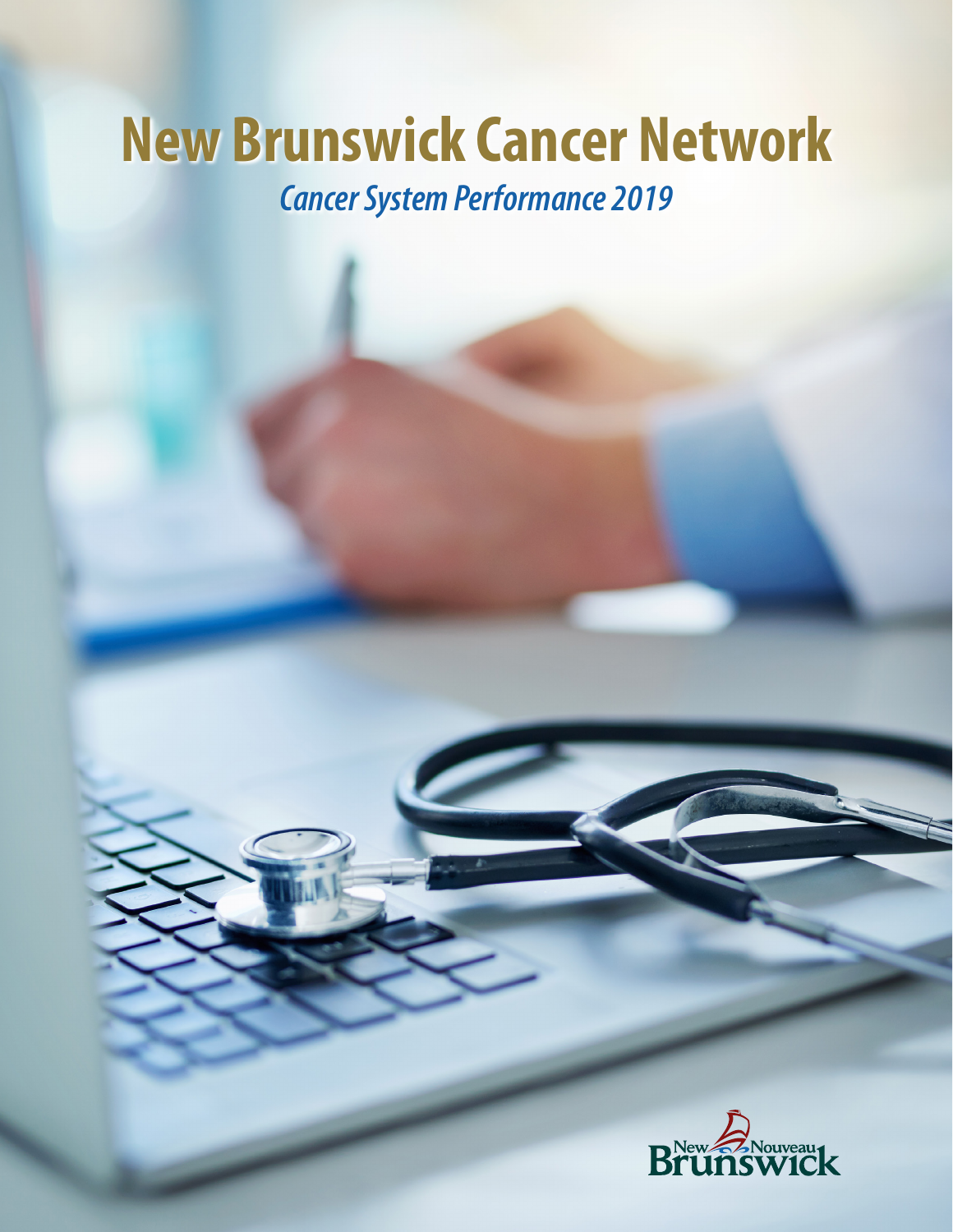New Brunswick Cancer Network - Cancer System Performance 2019

Published by:

Government of New Brunswick P. O. Box 6000 Fredericton, New Brunswick E3B 5H1 Canada

Printed in New Brunswick

ISBN 978-1-4605-2373-5 (print edition) ISBN 978-1-4605-2374-2 (PDF: English) ISBN 978-1-4605-2375-9 (PDF: française)

12317-09-2019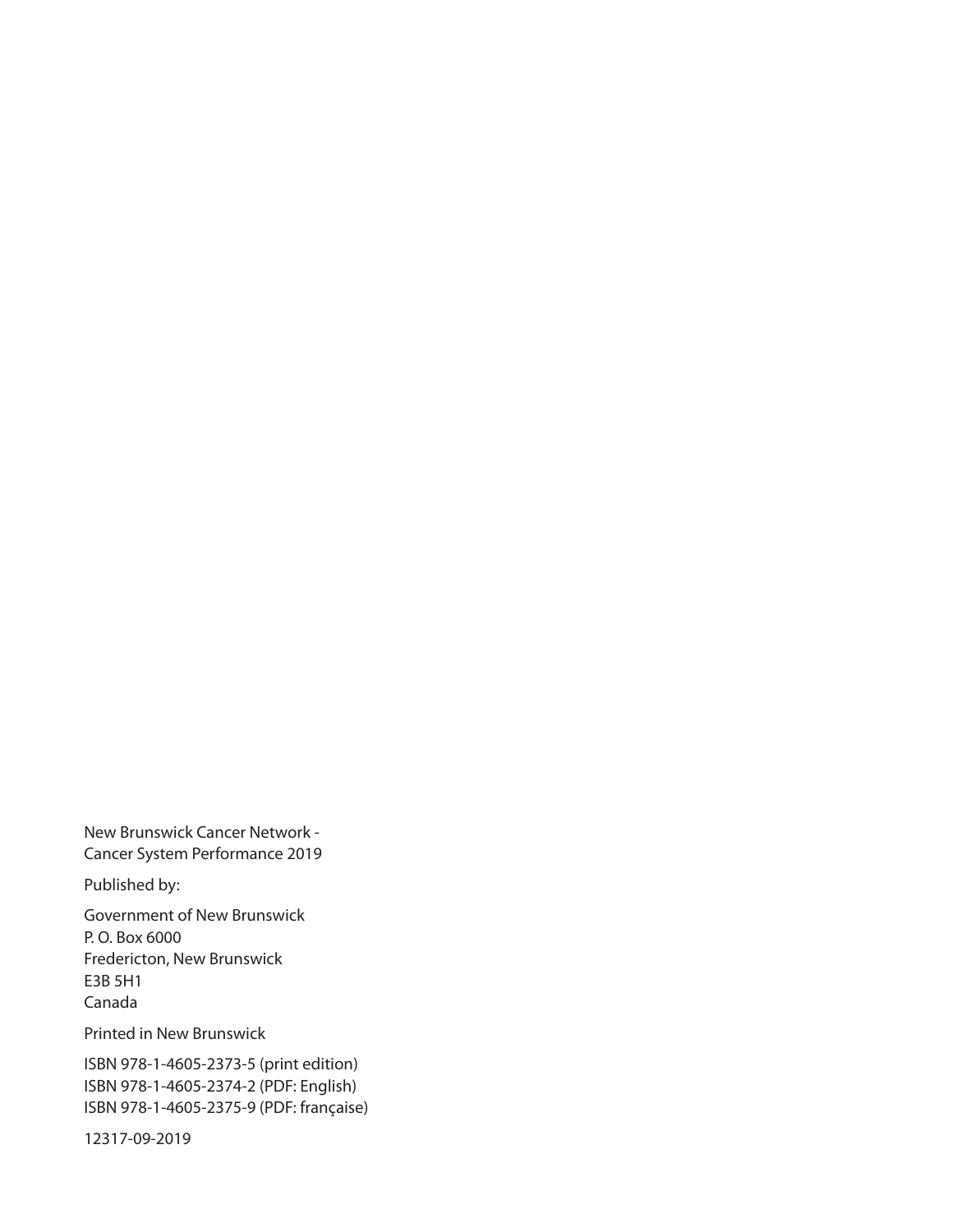## **TABLE OF CONTENTS**

| L. |                                                                                 |  |  |  |  |
|----|---------------------------------------------------------------------------------|--|--|--|--|
|    |                                                                                 |  |  |  |  |
|    |                                                                                 |  |  |  |  |
|    |                                                                                 |  |  |  |  |
|    |                                                                                 |  |  |  |  |
|    |                                                                                 |  |  |  |  |
|    |                                                                                 |  |  |  |  |
|    |                                                                                 |  |  |  |  |
|    |                                                                                 |  |  |  |  |
| Н. |                                                                                 |  |  |  |  |
|    |                                                                                 |  |  |  |  |
|    |                                                                                 |  |  |  |  |
|    |                                                                                 |  |  |  |  |
|    |                                                                                 |  |  |  |  |
|    | Removal and Examination of 12 or More Lymph Nodes in Colon Cancer Resections 15 |  |  |  |  |
|    | ER/PR Hormone Receptor Testing and HER2 Positivity Status, Breast Cancer 16     |  |  |  |  |
|    |                                                                                 |  |  |  |  |
|    |                                                                                 |  |  |  |  |
|    |                                                                                 |  |  |  |  |
|    |                                                                                 |  |  |  |  |
|    |                                                                                 |  |  |  |  |
|    |                                                                                 |  |  |  |  |
|    |                                                                                 |  |  |  |  |
|    |                                                                                 |  |  |  |  |
|    |                                                                                 |  |  |  |  |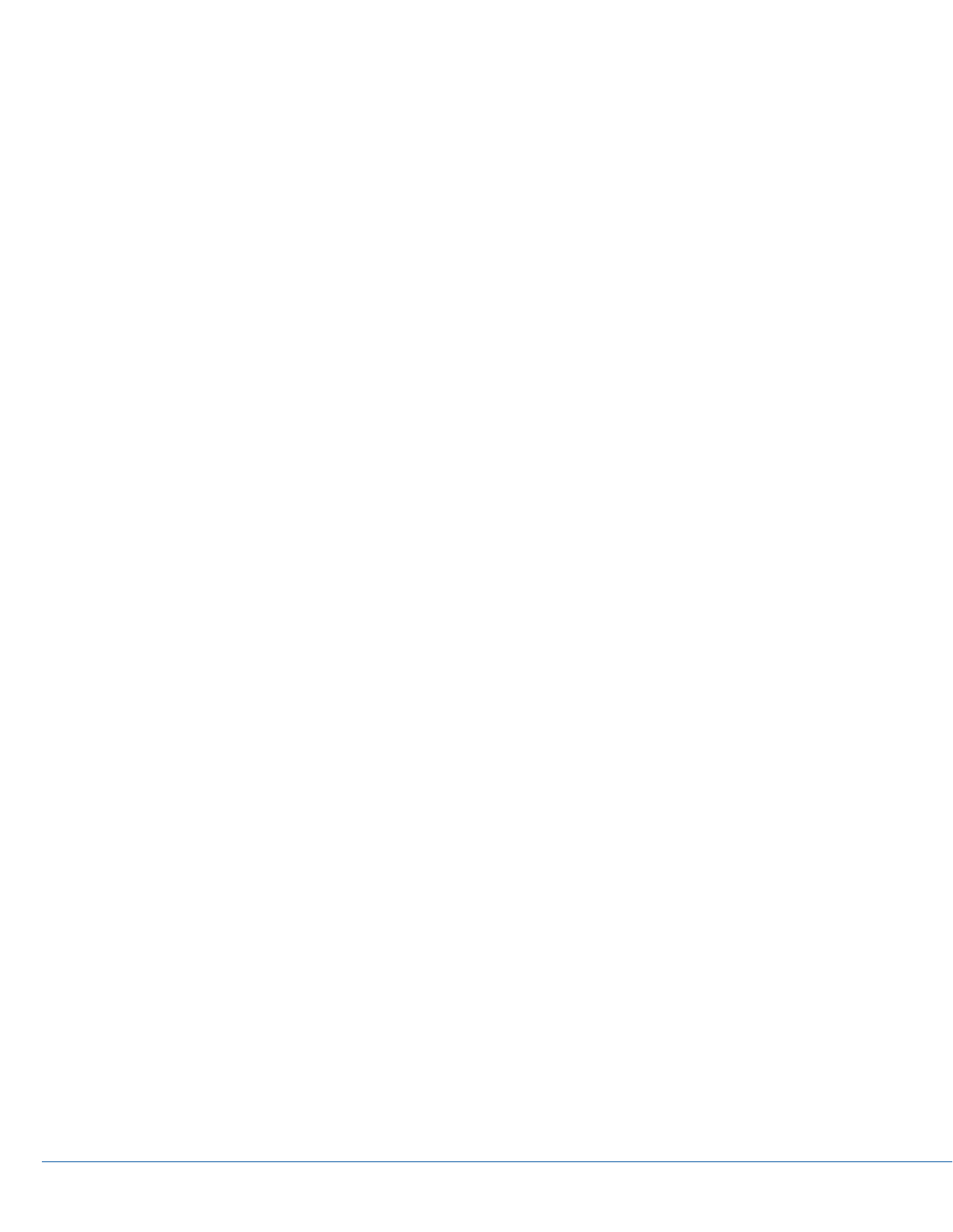## **MESSAGE FROM THE NEWBRUNSWICK CANCER NETWORK**

The New Brunswick Cancer Network (NBCN) is pleased to release its second report on the New Brunswick's cancer system performance. NBCN, as a branch of the Department of Health, has been mandated to coordinate at the provincial level development and implementation of evidencebased provincial strategies for all elements of cancer care in New Brunswick (NB).<sup>1</sup>

Cancer is the leading cause of death and disability in NB and in Canada as a whole, responsible for 30% of all deaths, followed by heart and cardiovascular diseases. It is estimated that half of the Canadian population will develop cancer in their life time.<sup>2,3</sup>

The goal of NBCN is to reduce the incidence and mortality of cancer and improve outcomes for people affected by cancer. One of the key priorities towards achieving this goal is to continuously drive quality and accountability through regular cancer system performance measurement. Performance measures collected and reported on since NBCN's inception have been chosen based on their strategic relevance, NB health care system context, scientific-based evidence and comparability at the provincial, national and international level. Through this work, NB reporting capabilities have improved considerably over the last ten years. NBCN can now report on radiation treatment, staging, concordance to treatment guidelines in some areas and three population-based cancer screening programs. However, there is still a lot of work to do such as in the area of patient experience and palliative and end-of-life care.

NBCN's efforts to define and report on cancer control performance draws from the experience of participating in the CPAC's Cancer System Performance Initiative. CPAC (The Canadian Partnership Against Cancer) was created by the federal government, with funding through Health Canada, to move Canada's cancer strategy into action and help it succeed. One of the core CPAC functions is to assess and report on the performance of the cancer system across Canada and involves all provincial cancer agencies or their equivalents. NBCN has been an active partner in this process since 2009.

Cancer affects all New Brunswickers, whether as a patient, family member, friend, neighbor or coworker. In view of the predicted increase in the burden of cancer over the next 10 years, it is our hope that work on cancer control performance measurement will continue to support cancer control community toward achieving high quality and more cost-effective cancer control in NB.

NBCN's cancer system performance initiative will continue in collaboration with provincial and national partners on selection and development of cancer control indicators, benchmarks and targets; strengthening the use of existing data collection mechanisms and building new ones to ensure availability of good quality data; and achieving comparability with other jurisdictions across Canada.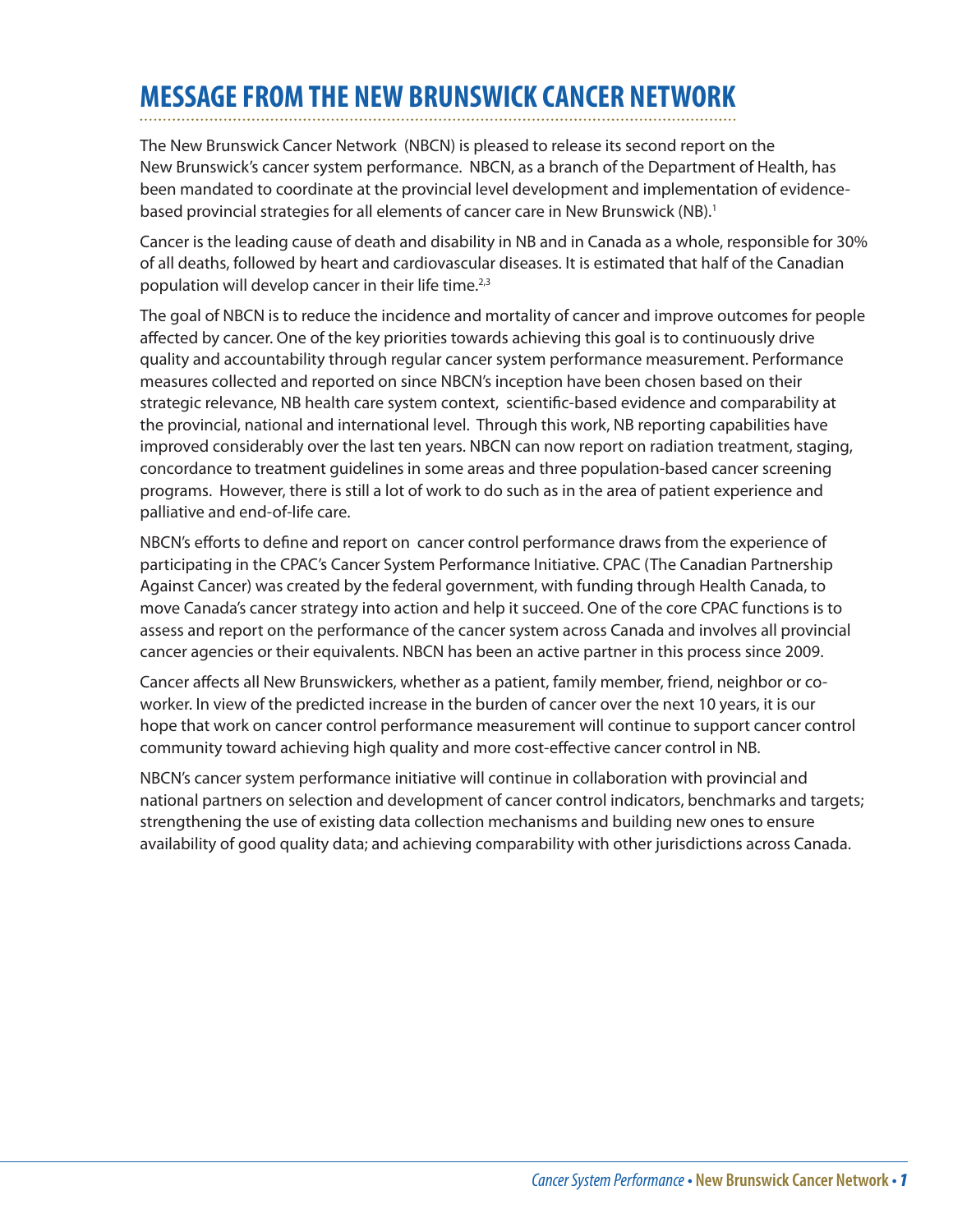## **ACKNOWLEDGEMENTS**

The New Brunswick Cancer Network (NBCN) would like to acknowledge the contribution of the following individuals in the production of this report.

Dr. Grlica Bolesnikov Director of Operations NBCN, Department of Health, NB

Dr. Eshwar Kumar Medical Officer NBCN, Department of Health, NB

Dr. Réjean Savoie Medical Officer NBCN, Department of Health, NB

Dr. Bin Zhang Senior Epidemiologist NBCN, Department of Health, NB Jenna Clarkson Business Analyst NBCN, Department of Health, NB

Dr. Julie Easley Implementation Manager – Cancer Patient **Navigation** NBCN, Department of Health, NB

Lisa Lemieux Administrative Assistant NBCN, Department of Health, NB

NBCN would also like to thank colleagues in the Regional Health Authorities and Department of Health who provided information and data to help with the preparation of this report.

To provide feedback or offer suggestions, please contact:

New Brunswick Cancer Network, Department of Health P.O. Box 5100, HSBC Place, 2nd Floor Fredericton, New Brunswick E3B 5G8 Phone: 1-506-453-5521 Fax: 1-506-453-5522

This report is available online at:

In English: New Brunswick Cancer Network: Cancer System Performance Report 2019 https://www2.gnb.ca/content/dam/gnb/Departments/h-s/pdf/en/Cancer/2019\_cancer\_system\_ performance.pdf

En français: Réseau du cancer du Nouveau-Brunswick: Rapport sur le rendement du système de lutte contre le cancer 2019

https://www2.gnb.ca/content/dam/gnb/Departments/h-s/pdf/fr/Cancer/2019-rapport-rendementsysteme-lutte-contre-cancer.pdf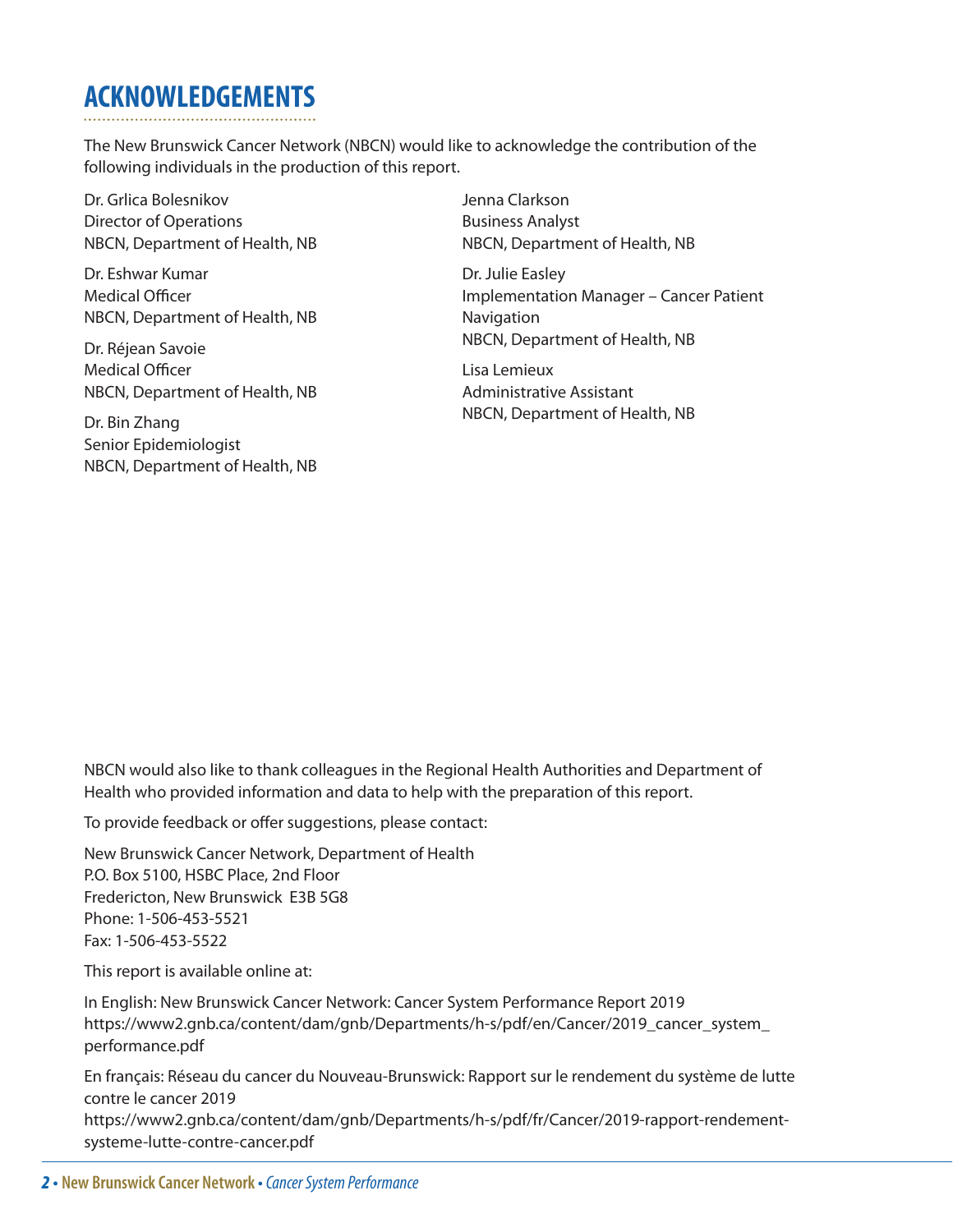## **BURDEN OF CANCER IN NEW BRUNSWICK**

- In New Brunswick, it was estimated that 5,100 new cases of cancer would be diagnosed and 2,100 deaths from the disease would occur in 2019.<sup>2</sup>
- Overall the number of new cancer cases is increasing. In NB, the number of new cancer cases is projected to increase by 50.6% by 2030. Three types of cancer are expected to account for the majority of these new cases: prostate, lung and colorectal for males and breast, lung and colorectal for females.4
- For both genders combined, on average, 12.6 new cancer cases were diagnosed per day for the period 2007-2013 compared to 10.7 new cancer cases diagnosed per day between 2002 and 2006.4
- The most commonly diagnosed cancers for males were lung, colorectal, and prostate cancers accounting for 57.1% of all cancers. The most commonly diagnosed cancers for females were lung, colorectal, and breast cancers accounting for 53.4% of all cancers.<sup>4</sup>
- Overall, the age-standardizedmortality rates and survival for all cancers combined have improved over the years.These improvements are related to advances in treatment and early detection, resulting in increased numbers of individuals living longer after the cancer diagnosis.4
- Lung cancer is the leading cause of cancer related deaths for both males and females accounting for 32.3% and 26.2% of all cancer deaths, respectively. Colorectal cancer is the second leading cause of cancer related deaths for both males and females accounting for 11.2% and 13.5% of all cancer deaths, respectively.4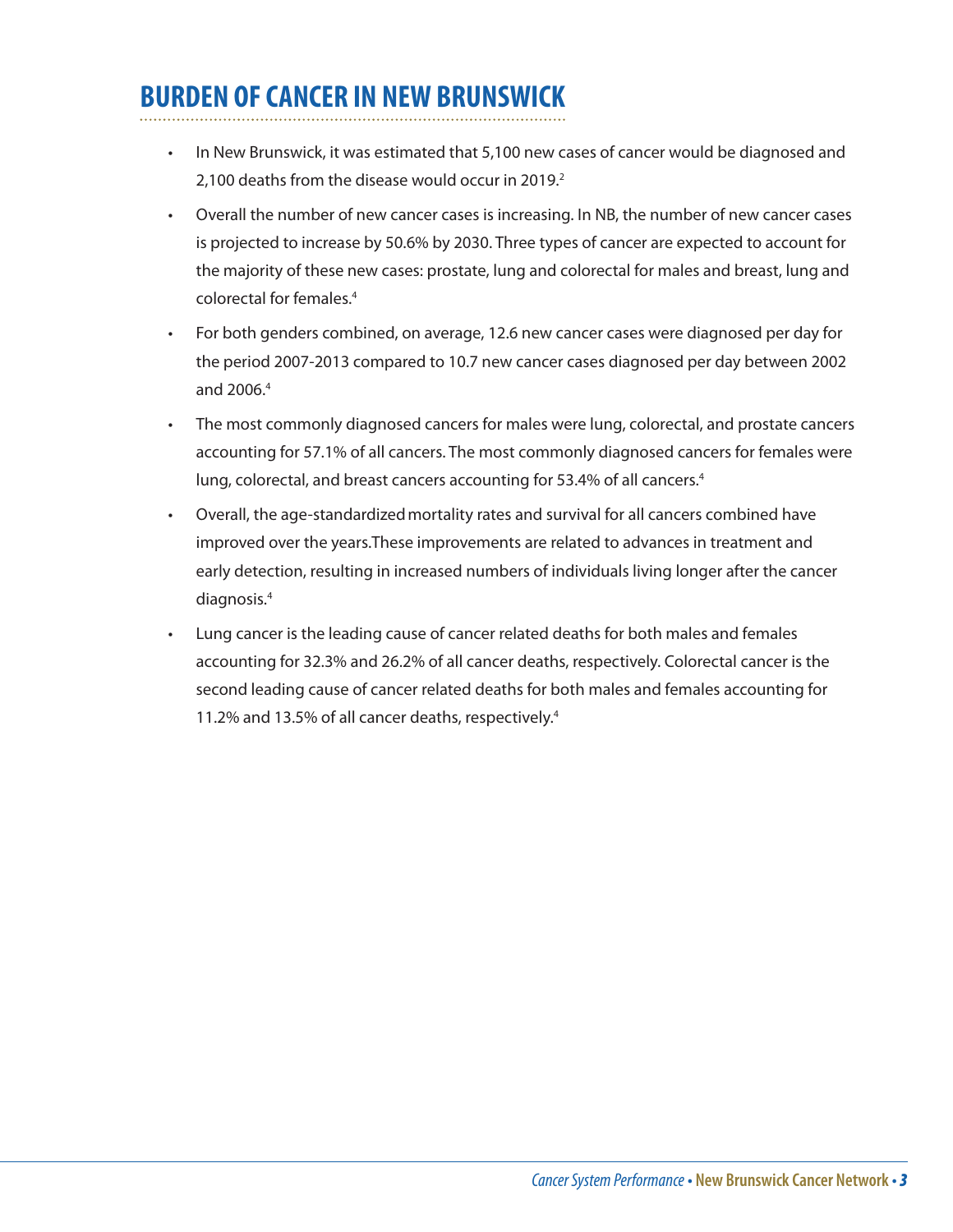## **LIST OF FIGURES**

- Figure 1: Percentage of population (age  $\geq$  12) reporting daily or occasional smoking
- Figure 2: Percentage of recent smokers (age  $\geq$  20) who have quit smoking over the last 2 years
- Figure 3: Percentage of adults reported being overweight or obese
- Figure 4: Percentage of Grade 7 female students immunized with complete series of HPV immunization
- Figure 5: Percentage of women (age 50-74) who participated in the provincial breast cancer screening program in the last 30 months
- Figure 6: Age-standardized participation rate for women aged 21-69 who had at least one Pap Smear test in the past 42 months
- Figure 7: Percentage of women (age 50-69) not requiring a tissue biopsy with resolution of abnormal breast screen within target wait time
- Figure 8: Percentage of women (age 50-69) requiring a tissue biopsy with resolution of abnormal breast screen within target wait time
- Figure 9: Percentage of cancer surgeries completed within target of 6 weeks or 3 months combined, all cancer surgeries
- Figure 10: Percentage of colon resections with 12 or more lymph nodes removed and examined
- Figure 11: Percentage of women newly diagnosed with breast cancer in 2014-2016, staged and who were tested ER or PR positive
- Figure 12: Percentage of women newly diagnosed with breast cancer in 2016, staged and who were tested HER2 positive
- Figure 13: Median and 90th percentile wait times for radiation therapy
- Figure 14: Percentage of external beam radiation therapy courses delivered using IMRT technique, all cancers, all intent
- Figure 15: Percentage of pre-operative radiation therapy for stage II or III rectal cancer patients
- Figure 16: Percentage of patients receiving first systemic treatment within 7 days of being ready to treat
- Figure 17: Place of death, cancer patients
- Figure 18: Percentage of patients with cancer diagnosis who were admitted and died in ICU
- Figure 19: Percentage of patients admitted to acute care hospitals with cancer diagnosis for palliative care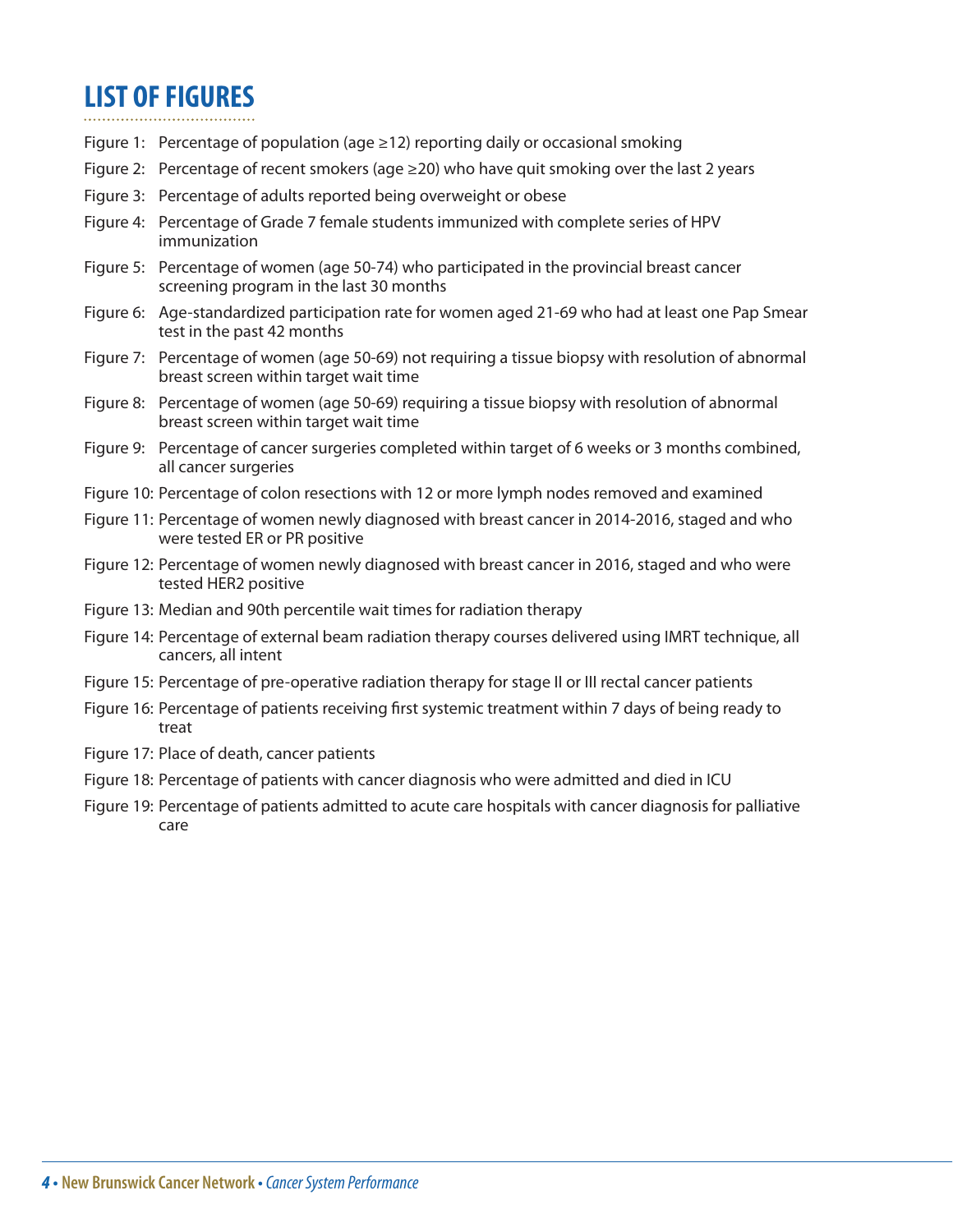## **PREVENTION AND SCREENING**

### **PREVENTION**

A number of modifiable risk factors such as smoking, poor diet and lack of physical activity can contribute to increased cancer incidence and cancer mortality.<sup>5</sup> Research shows that up to two thirds of cancers can be prevented by implementation of strategies aimed at tobacco cessation, improved nutrition, limited alcohol consumption, maintaining a healthy body weight and regular physical activity. 6

The following represents a high level selection of prevention indicators in keeping with other reports such as the Canadian Partnership Against Cancer's (CPAC) cancer system performance reports and Statistics Canada reports. These indicators have been compiled using the New Brunswick file of the Canadian Community Health Survey. Due to a small sample size, findings should be interpreted with caution. Only data from NB residents who provided their consent is used, which can lead to slight differences in observations reported by Statistics Canada.

#### **Smoking Prevalence And Smoking Cessation**

Tobacco use is the single largest preventable cause of cancer and is responsible for 30% of all cancer deaths.<sup>7,8</sup> Tobacco use reduces the effectivness of many cancer therapies and evidence supports the need for inclusion of dedicated tobacco cessation efforts for patients with cancer.<sup>9,10</sup> One of the objectives of NBCN, in collaboration with the Regional Health Authorities, is the implementation of clinical smoking cessation practices as a standard of care within cancer clinics across the province.

Smoking prevalence in NB (New Brunswickers 12 years of age and older reported daily or occasional smoking) has declined from 21.6% in 2011 to 14.4% in 2017. The percentage of the population that reported smoking varies from 10.2% in Health Region 7 to 21.8% in Health Region 5 (Figure 1). Health Canada has recently set the overall goal of reducing smoking rates to 5% of the population by the year 2035.6

Quitting smoking has been shown to decrease the risk of developing cancer. In 2017, 22.1% of New Brunswickers reported quitting smoking in the previous two years (Figure 2). Smoking cessation rates ranged from 30.0% in Health Region 2 to 11.1% in Health Region 5.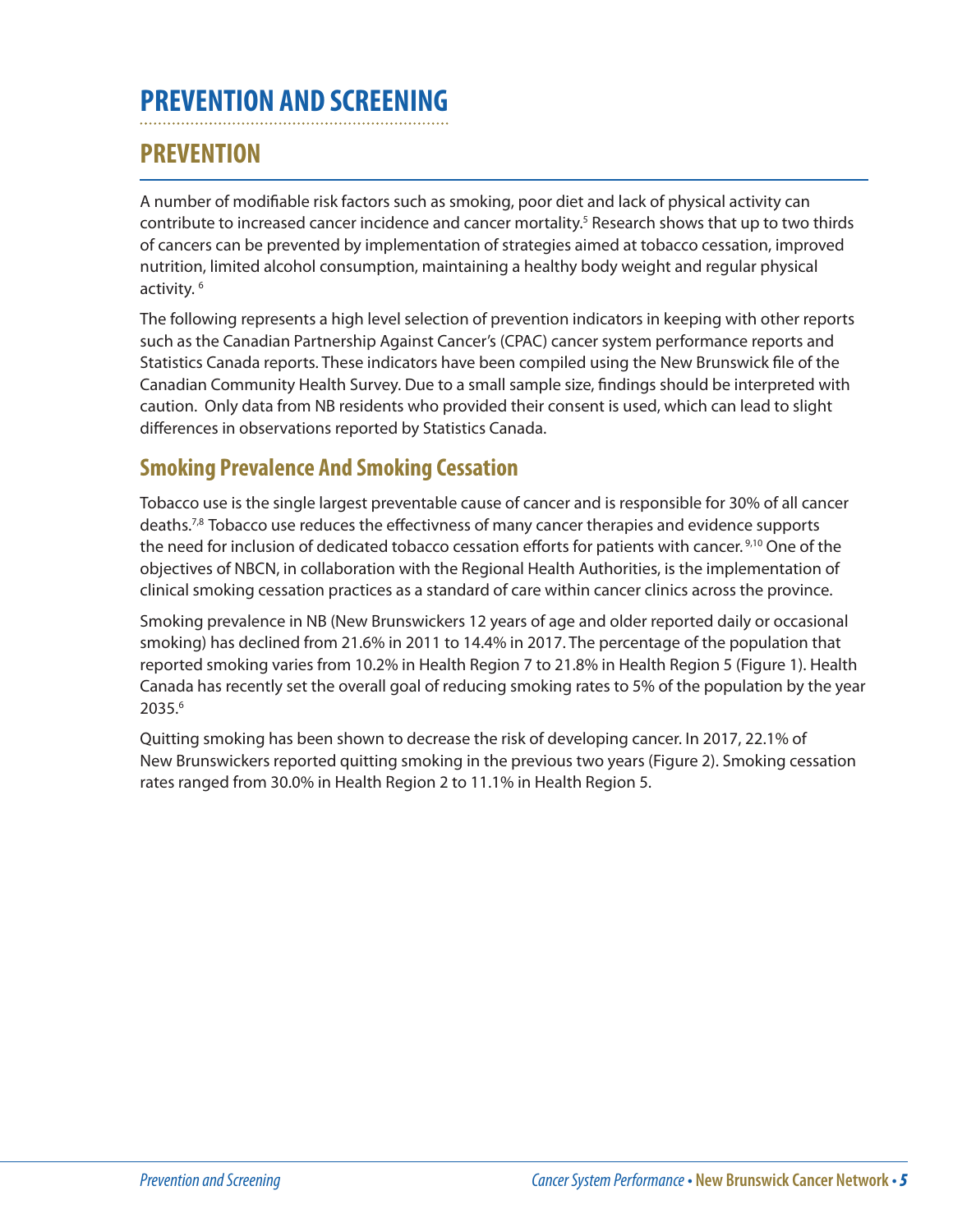#### **FIGURE 1**

**Percentage of population (age**  $\geq$  **12) reporting daily or occasional smoking** By Health Region, NB



Data Source: Statistics Canada, Canadian Community Health Survey New Brunswick Data 2017 \*CPAC Cancer System Performance 2018 Report

#### **FIGURE 2**

**Percentage of recent smokers (age ≥ 20) who have quit smoking over the last 2 years** By Health Region, NB

#### **Percentage (%)**

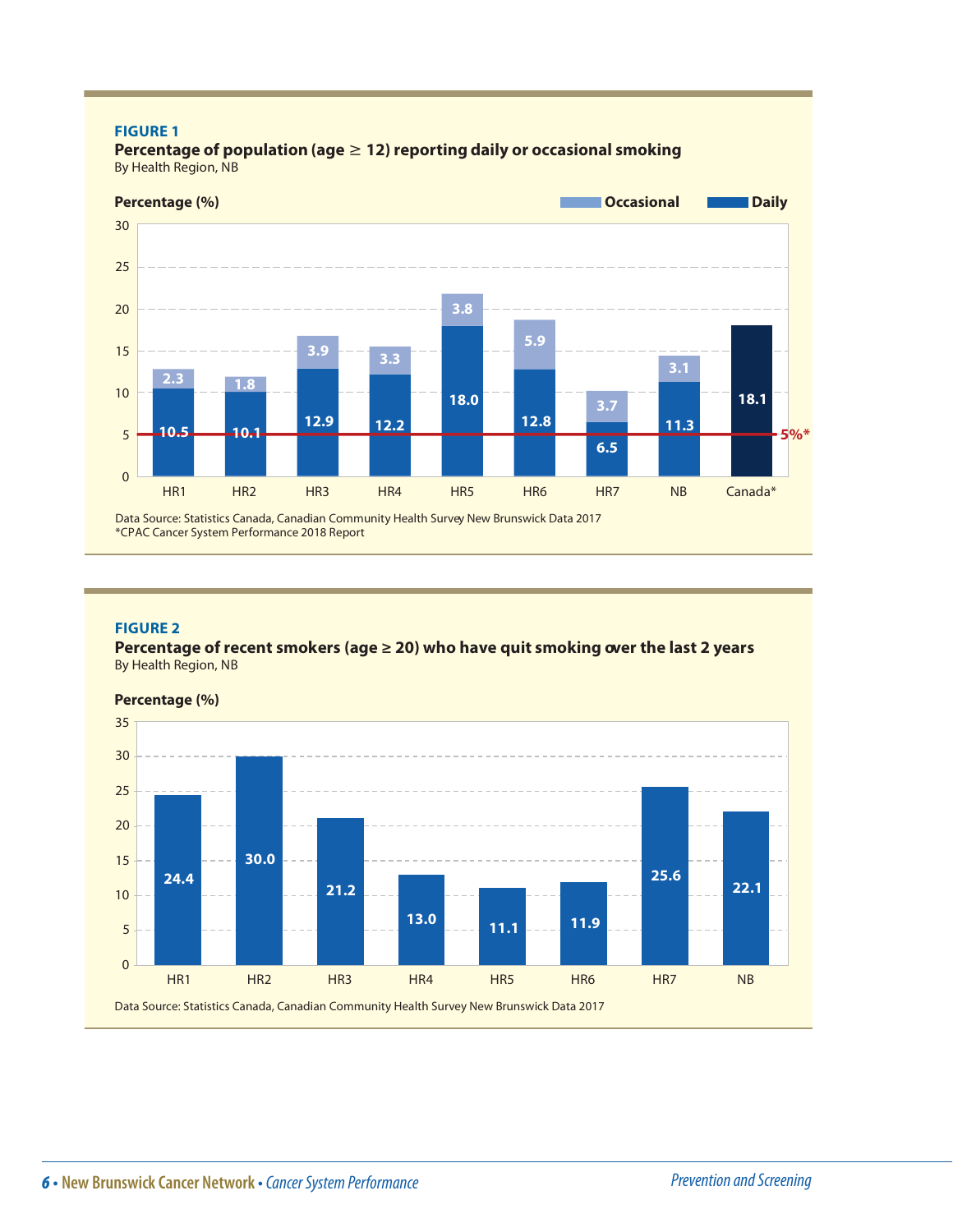### **Overweight And Obesity**

Overweight and obesity are risk factors for many cancers such as colon, breast, endometrial, gallbladder, liver, pancreatic, prostate, ovarian and kidney cancers. The risk is higher with increasing Body Mass Index (BMI).<sup>6</sup>

The percentage of New Brunswickers 18 years of age and older who, based on self-reported weight and height, were classified as overweight or obese was 64.7%, one of the highest rates in Canada.<sup>8</sup> The percentage of overweight and obese adults ranged from 59.3% in Health Region 2 to 74.1% in Health Region 7 (Figure 3).

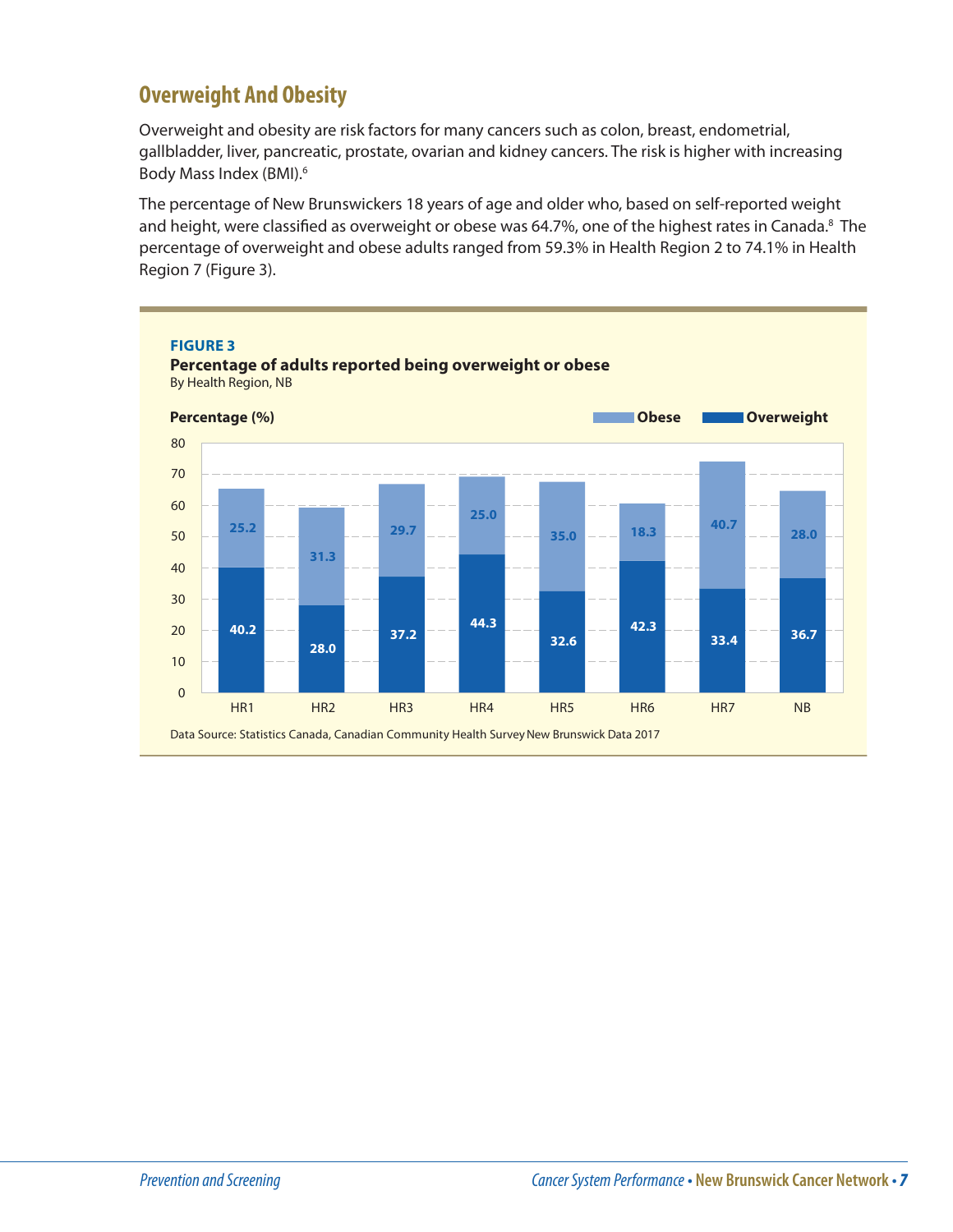#### **HPV Vaccination**

Persistent infection with one of the high-risk carcinogenic human papillomavirus (HPV) types is the main causative factor in the development of cervical, oropharyngeal, penile and anal cancers.<sup>8</sup> In 2008, New Brunswick implemented a publicly funded school-based HPV immunization program for girls in grade 7 (born in 1995 and later) as an integral part of the provincial comprehensive cervical cancer prevention and screening strategy. Two enhancements were implemented in the fall of 2017 - the program was expanded to include males in grade 7 (born 2005 and later) and the vaccine was replaced with one which protects against 5 additional HPV strains. As of the school year 2015/2016, NB switched from a three-dose to a two-dose HPV vaccination schedule.11 Figure 4 shows the percentage of the target female population, by school year, that received complete series of the HPV immunization. In 2017/2018, 70.2% of male students in NB received the complete series of the HPV immunizations, uptake ranging from 62.0% in Health Region 4 to 73.3% in Health Regions 6 and 7. Currently, there are no available tools to enable collection of information on the population vaccinated outside of the school-based programs.

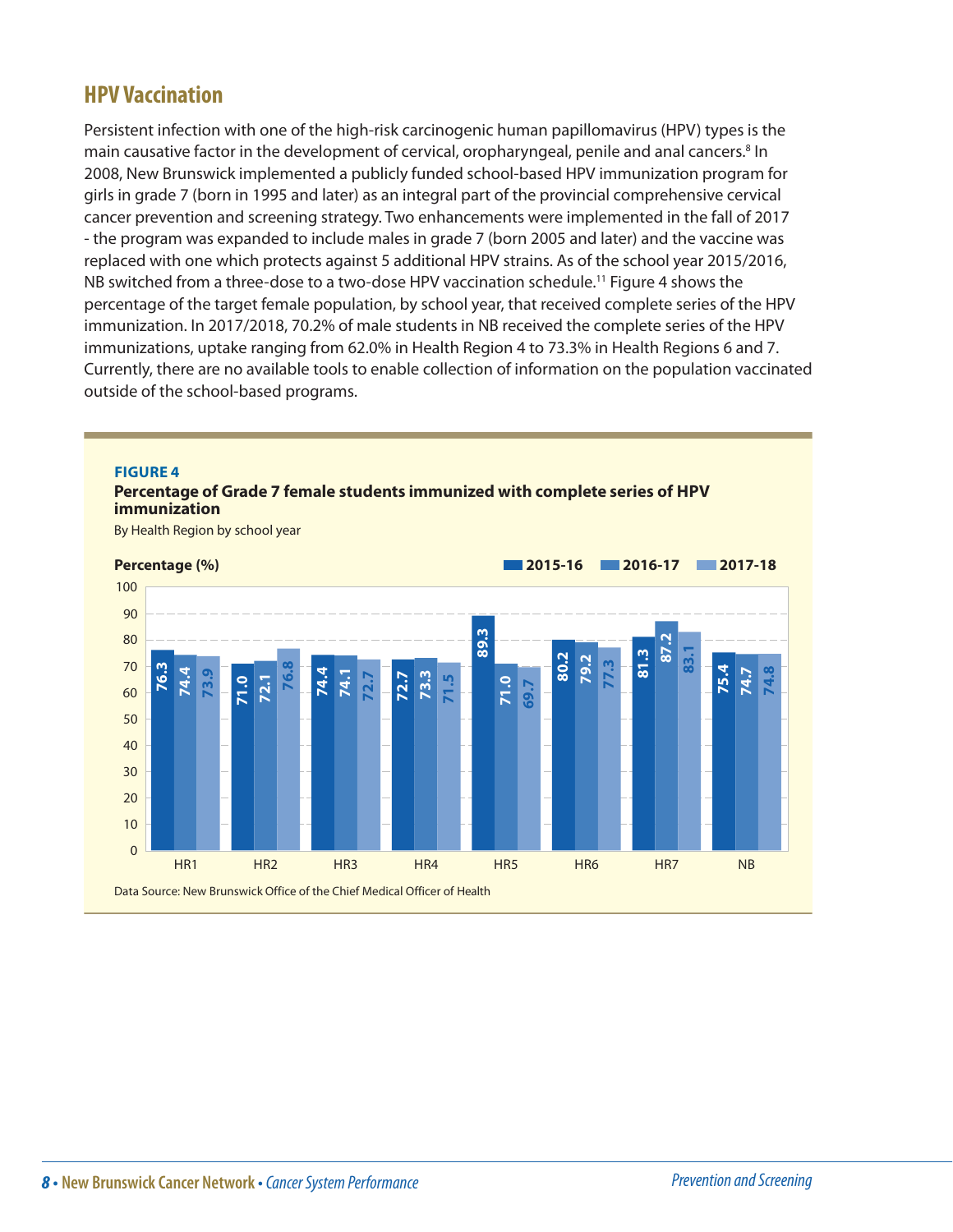### **SCREENING**

Participation in organized, population-based screening programs reduces the burden of breast, cervical and colorectal cancers.12 New Brunswick's breast cancer screening program was established in 1994. The provincial Cervical Cancer Prevention and Screening Program (CCPSP) has been operational province-wide since November 2014 and Colon Cancer Screening Program as of July 2017. The New Brunswick Cancer Network collaborates with various partners, provincial and national, to identify performance indicators for monitoring and evaluation of these screening programs.

#### **Breast Cancer Screening**

In New Brunswick, breast cancer is the most common cancer among women. It was estimated that 580 new cases would be diagnosed and 110 women would die of the disease in 2019.<sup>2</sup>

New Brunswick Breast Cancer Screening Service is offered through 14 fixed mammography sites, 13 of which perform screening and diagnostic mammography, and only one site performs screening mammography only. The breast cancer screening program targets asymptomatic women between the ages of 50 to 74 without a prior diagnosis of breast cancer. Women outside of this age group require a physician's or nurse practitioner's referral. Screening is recommended every 2-3 years.

The target participation rate in Canadian organized breast cancer screening programs has been established at 70%.13 The participation rate has steadily increased in New Brunswick, reaching 59.3% in the 2015-2017 period (Figure 5).

#### **FIGURE 5**

#### **Percentage of women (age 50 to 74) who participated in the provincial breast cancer screening program in the last 30 months**



By Health Region, July 1, 2015-December 31, 2017

Data Source: New Brunswick Breast Cancer Screening Service Database

\* Canadian Partnership Against Cancer. Breast Cancer Control in Canada: A System Performance Special Focus Report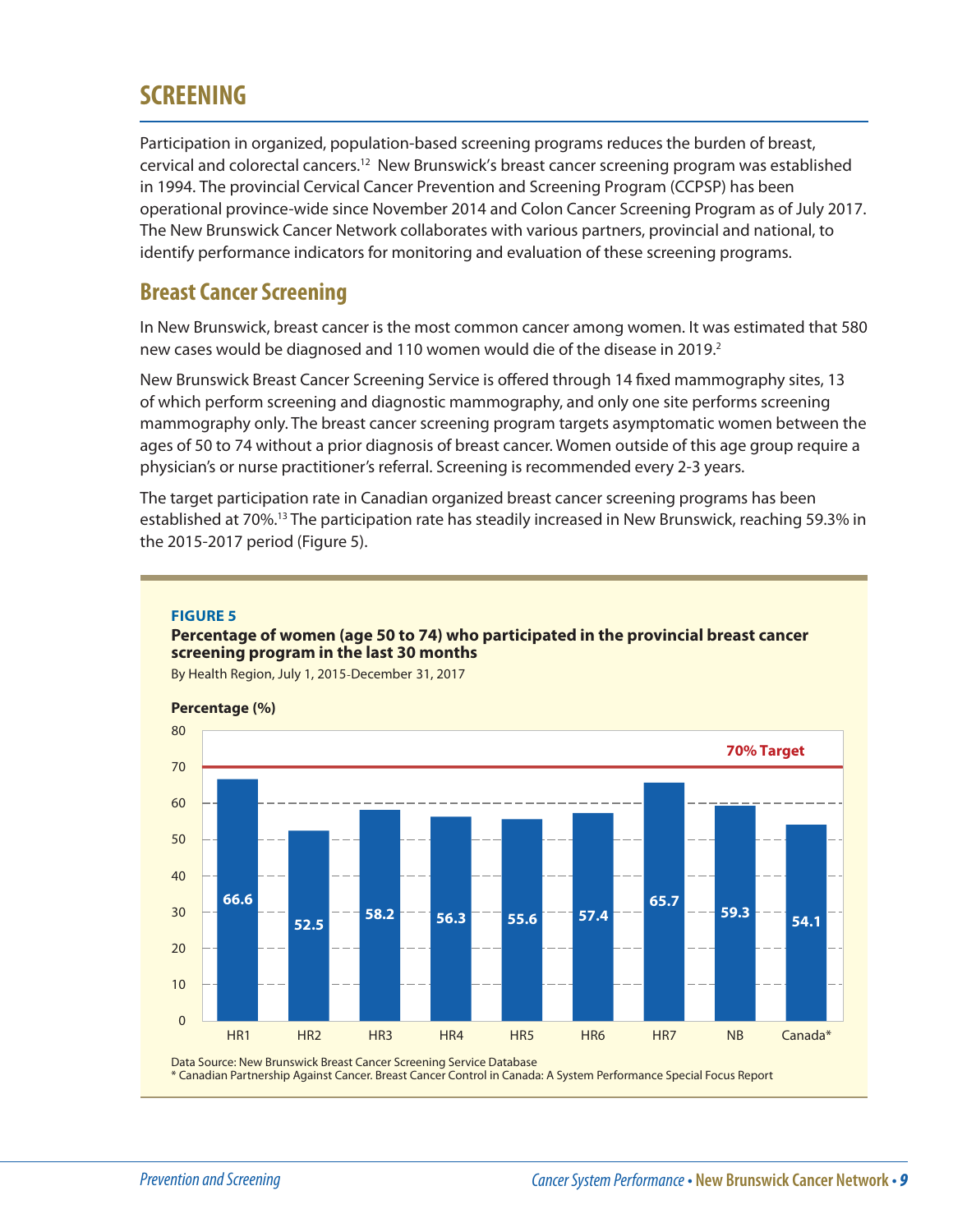### **Cervical Cancer Screening**

It was estimated that 20 new cases of cervical cancer would be diagnosed in New Brunswick and 10 women would die of the disease in 2019. $2$ 

The New Brunswick Cervical Cancer Prevention and Screening Program is dedicated to ensuring NB women aged 21-69 participate in regular Pap test screening. The Program sends invitations, recall and follow-up letters to eligible New Brunswick women according to clinical practice guidelines.<sup>14</sup> Reminder letters are also sent to primary health care providers when women are overdue for recommended follow-up from abnormal screening test results. This has been made possible by the establishment of the NB Cervical Cancer Prevention and Screening Data Repository, a secure database of Pap test results performed in the province.

The New Brunswick Cervical Cancer Prevention and Screening Clinical Practice Guidelines, published in 2011, recommend that cervical cancer screening should be performed every year until three consecutive negative Pap tests. After that, the recommended screening interval is every two to three years until the age of 69.14

The current Canadian target for participation in cervical cancer screening programs is set at  $\geq 80\%$ within 42 months for women ages 21 to 69.<sup>13</sup> Figure 6 shows the percentage of women in the target age group of 21 to 69 who had a Pap test in the past 42 months from 2012-2017.

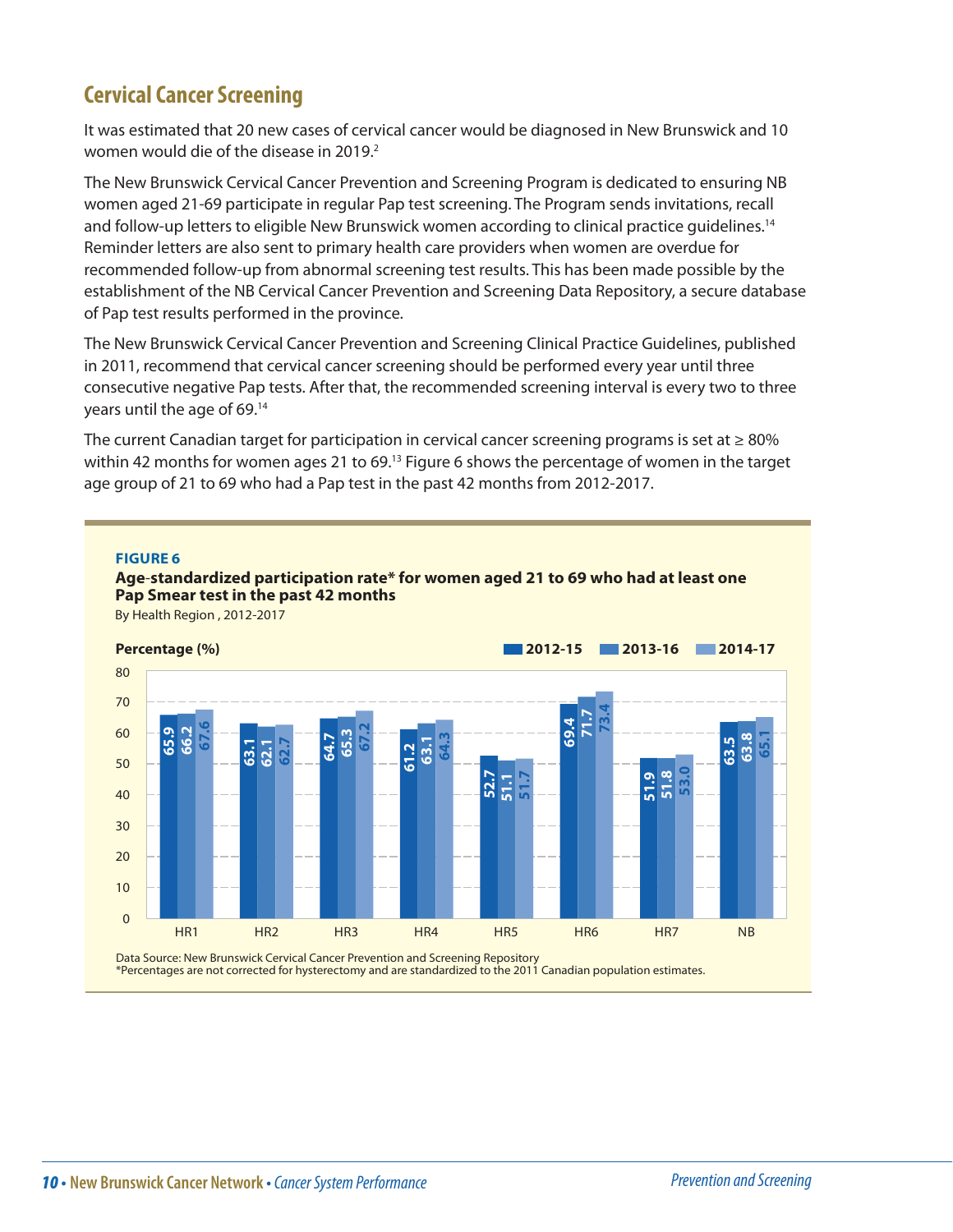### **Colon Cancer Screening**

It was estimated that 650 new cases of colorectal cancer would be diagnosed in New Brunswick and 230 New Brunswick residents would die of the disease in 2019. $2$ 

The Provincial Colon Cancer Screening Program was introduced in November 2014 and as of July 2017 is available province-wide. The Program invites asymptomatic men and women aged 50-74 to request and complete an at-home test, the Fecal Immunochemical Test (FIT).<sup>15</sup> As per the established Colon Cancer Screening Clinical Practice Guidelines, the Program coordinates access to the full screening and abnormal result follow-up process.<sup>15</sup>

As the Program is in its early stages of implementation, data on participation rates are incomplete. However, as of December 2018, response rates (people responding to the invitation by requesting a FIT) across health zones have been higher than anticipated, ranging between 26% and 35%. For the same period, the Program has detected 219 early cancers in asymptomatic individuals.

NBCN continuously explores opportunities to increase participation in cancer screening programs in order to meet and/or exceed the national participation rate targets. In 2014, the NBCN initiated the integrated approach to implementation of the provincial Screening Programs. Currently, only the Colon and Cervical programs' processes are integrated and highly automated through the entire pathway utilizing the innovated Centralized Cancer Screening Integrated Information System (CS-IIS). The CS-IIS supports automated programs' operations such as invitation/reinvitation processes, participant level navigation, correspondence, promotion, education, quality monitoring and performance evaluation.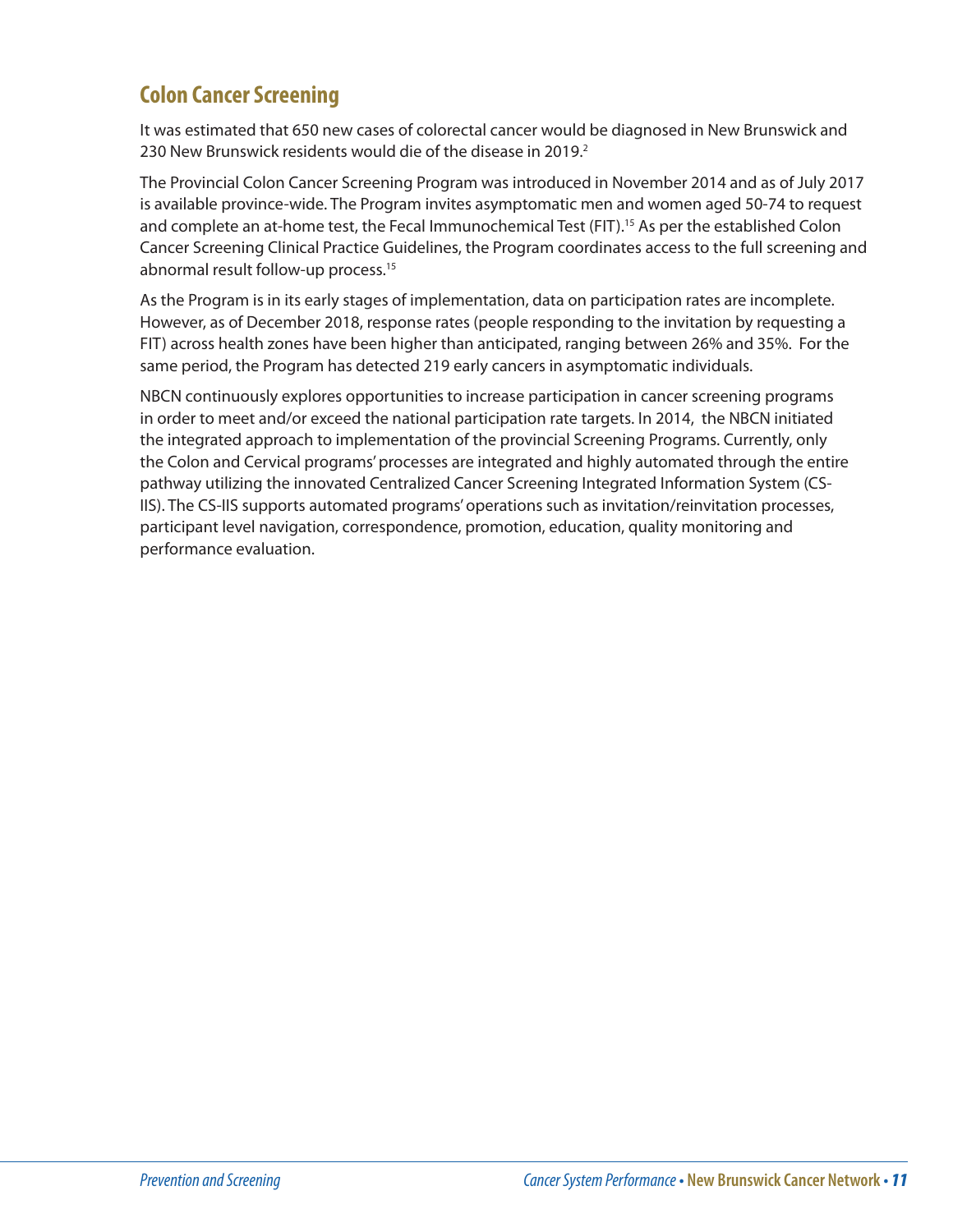### **DIAGNOSIS AND TREATMENT**

### **Breast Cancer Diagnosis Wait Times**

Following abnormal breast screening findings, the timely provision of a definitive diagnosis allows for earlier initiation of treatment. The Canadian Breast Cancer Screening Network has established targets for diagnostic intervals at  $\geq 90\%$  of abnormal screens to be resolved within five weeks if no biopsy is required and  $\geq$  90% within seven weeks if a tissue biopsy is required.<sup>16</sup>

In 2016-17, the percentage of women whose diagnosis was resolved within the target timeframe of five weeks when a biopsy was not required ranged from 63.8% in Health Region 6 to 96.6% in Health Region 1 (Figure 7).



\* Target time for resolution of abnormal breast screen for women not requiring a tissue biopsy is 5 weeks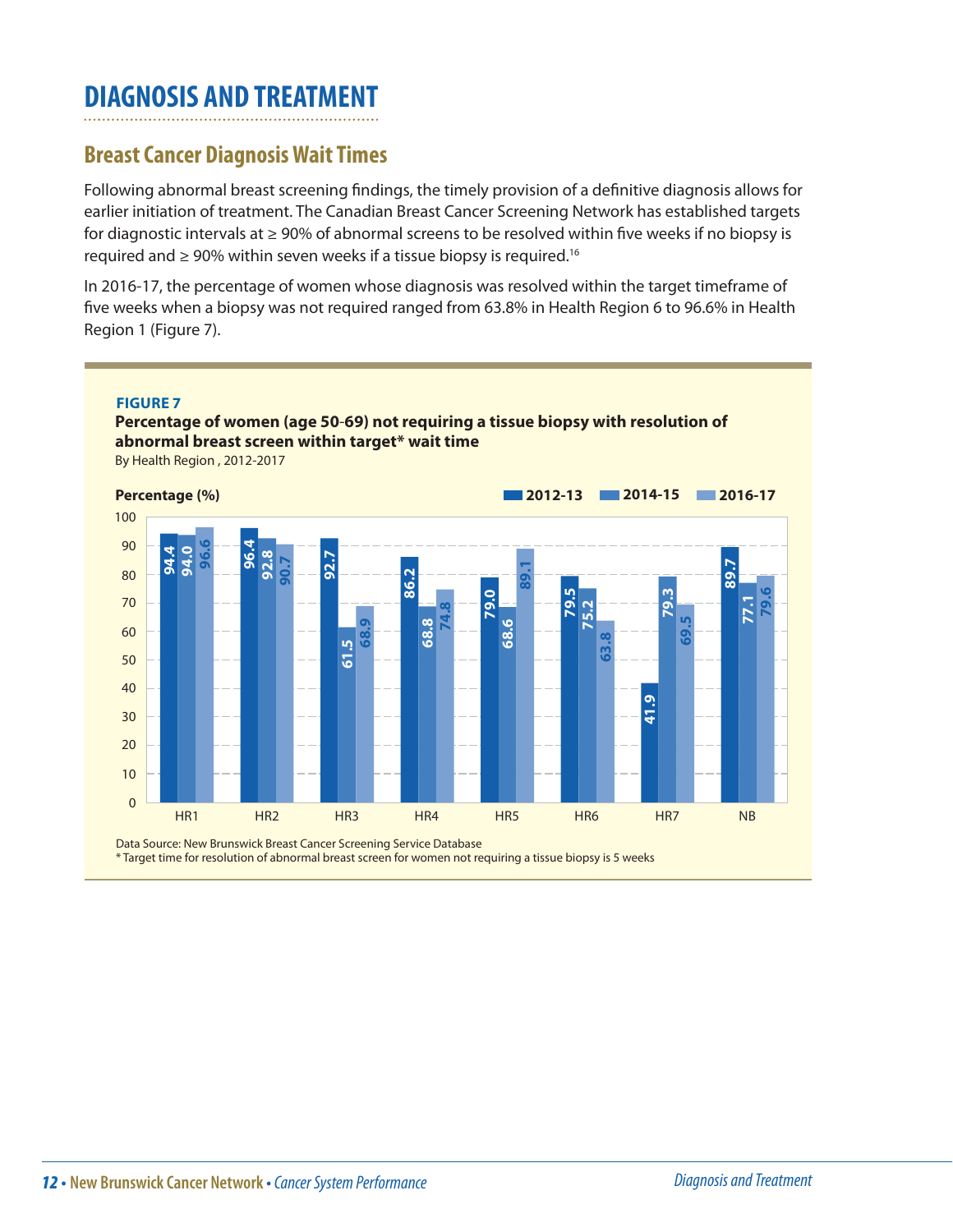The percentage of women whose diagnosis was resolved within the target timeframe of seven weeks when a biopsy was required ranged from 34.0% in Health Region 4 to 93.2% in Health Region 2 for the same timeframe (Figure 8).

#### **FIGURE 8**

#### **Percentage of women (age 50-69) not requiring a tissue biopsy with resolution of abnormal breast screen within target\* wait time**

By Health Region, 2012-2017



#### **Colorectal Cancer Diagnosis Wait Times**

The Colon Cancer Screening Program centrally organizes follow-up colonoscopies for participants with a positive (abnormal) FIT result. Program Nurses do a health assessment by phone and refer the participants directly to colonoscopy in one of the 11 participating facilities closest to the participant's home. From January 1st, 2015 to December 31st, 2018, 51.3% of colonoscopies were completed within the national wait time target of 60 days from the abnormal fecal test.<sup>17</sup> The median wait time for this time period was 59 days and the 90th percentile was 109 days.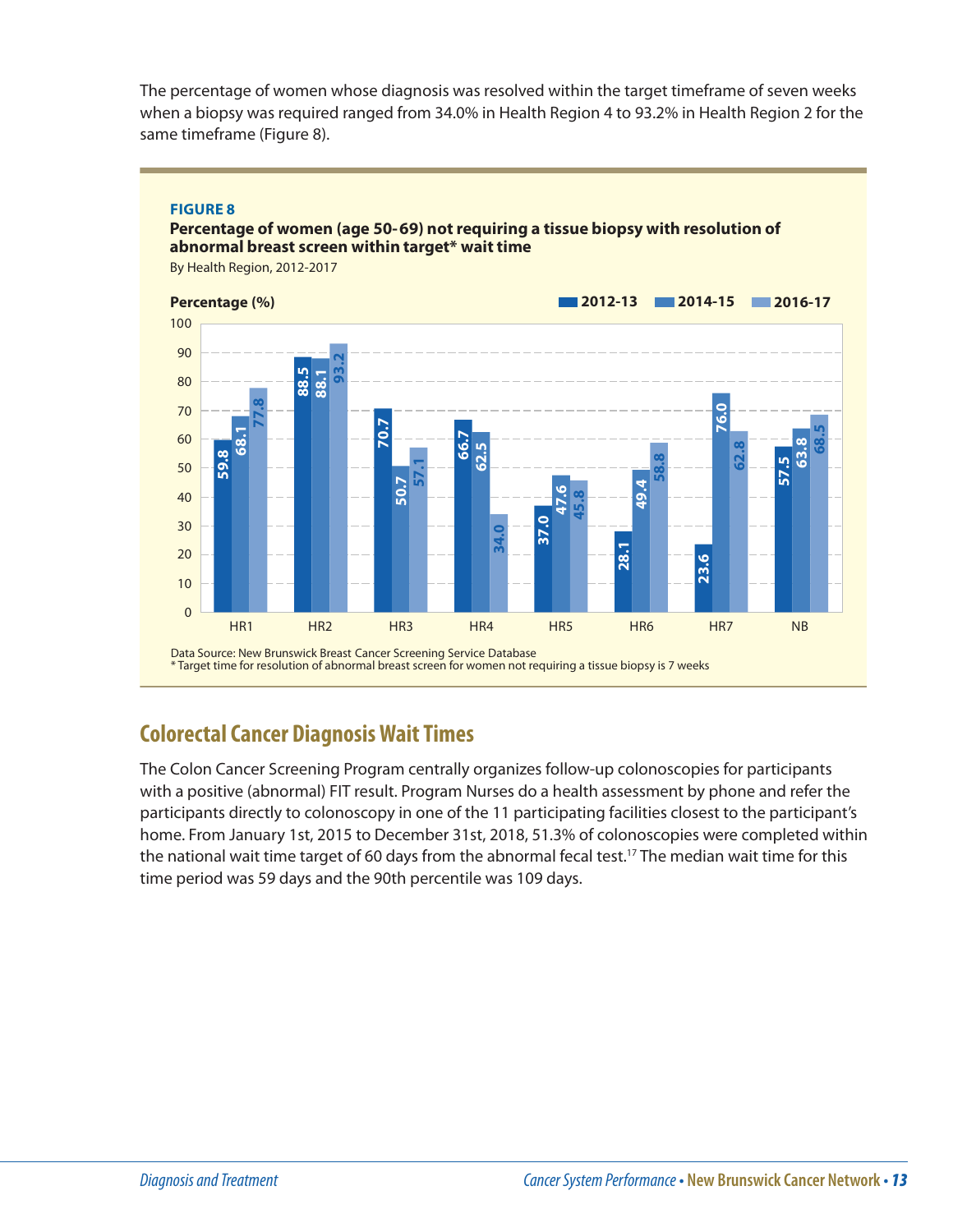### **Cancer Surgery Wait Times**

New Brunswick reports wait times for all surgical procedures as a response to Canada's First Ministers' agreement to reduce wait times in five priority areas.<sup>18</sup> Wait times for completed surgeries are reported against the target of six weeks and three months combined, where surgeons determine whether or not the case needs to be completed within six weeks or three months (Figure 9).



Data Source: New Brunswick Surgical Access Repository Note: The wait time is measured from the date the patient and surgeon agree to the surgery and the patient is ready to receive it, to the date when the actual procedure is performed.

#### **Capture Of Collaborative Stage Data**

Stage is defined as the extent of disease at the time of diagnosis and pathology reports play a significant role in accurately determining cancer stage when surgical resections are performed. Besides its clinical value, stage at diagnosis is an important indicator of cancer system performance, providing deeper insight into future interpretation of longterm outcomes and impact of cancer control initiatives such as early detection/screening practices.

NBCN continues to facilitate implementation of the standardized population-based Staging and Pathology Synoptic Reporting, currently collecting staged data for the top 5 cancers (breast, colorectal, lung, prostate and endometrium) through the provincial cancer registry. Staging for all new incident cases using this staging method was phased-in, starting with breast and colorectal cancer cases in 2008, prostate in 2009, lung in 2010 and endometrial in 2014. It is a goal of NBCN to expand staging and pathology synoptic reporting to other cancer sites using College of American Pathology content.

New Brunswick captured 99.9% stage data for incident cases of the top 5 cancers in 2014, 2015, and 2016. Figures 10 to 12 represent a selection of diagnosis, stage and treatment indicators available from the New Brunswick Provincial Cancer Registry.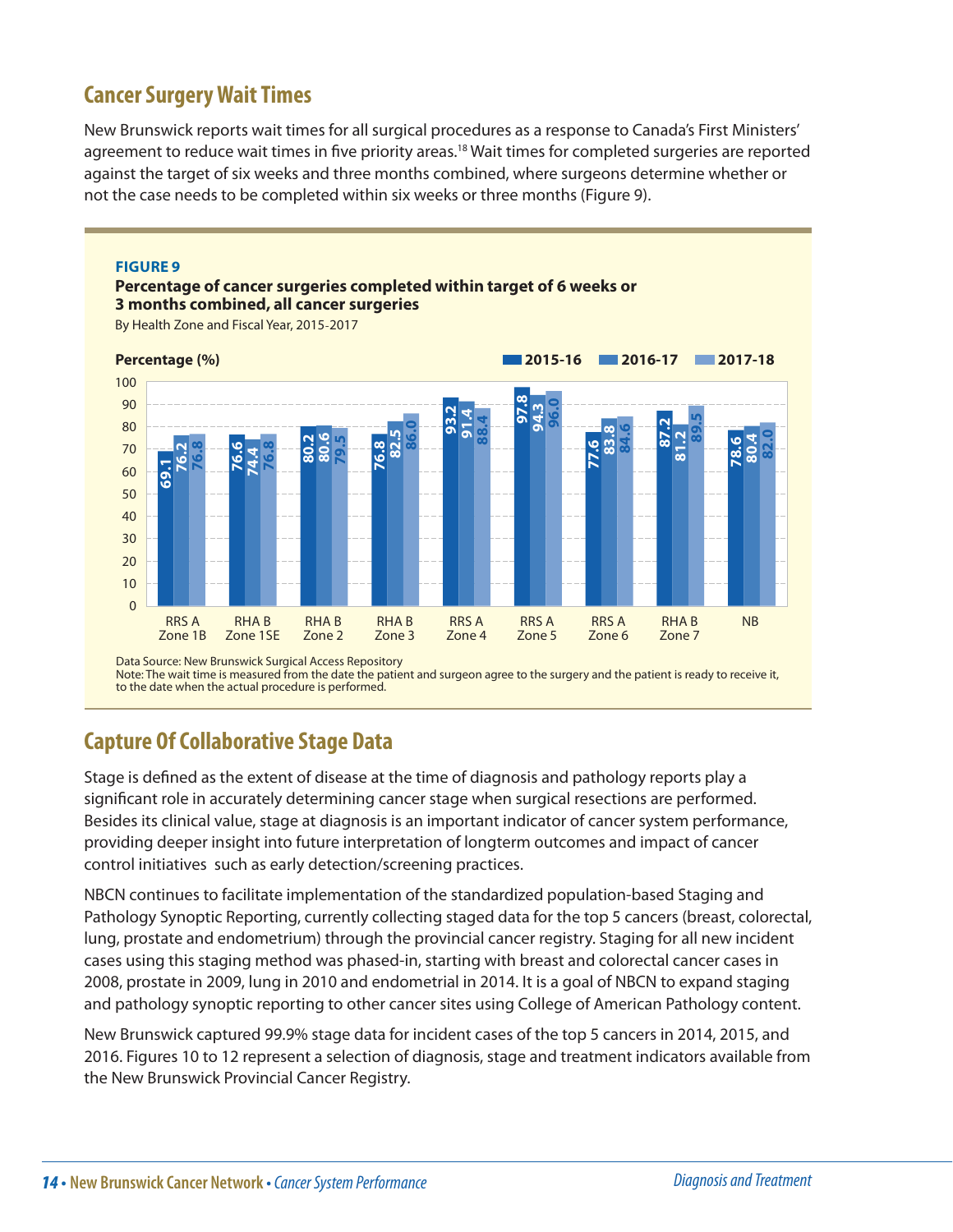### **Removal and Examination of 12 or More Lymph Nodes in Colon Cancer Resections**

Clinical guidelines recommend the examination of a minimum of 12 lymph nodes to allow for adequate staging in all patients with colon cancer who are undergoing surgery.<sup>6</sup> The percentage of colon resections that had 12 or more lymph nodes examined was 84.4% in 2014, 85.4% in 2015 and 86.5% in 2016 (Figure 10). In 2016, rates for the Health Regions ranged from 69.2% in Health Region 7 to 90.0% in Health Region 4. The CPAC System Performance Targets and Benchmarks Working Group established 90% as the target in 2014.19

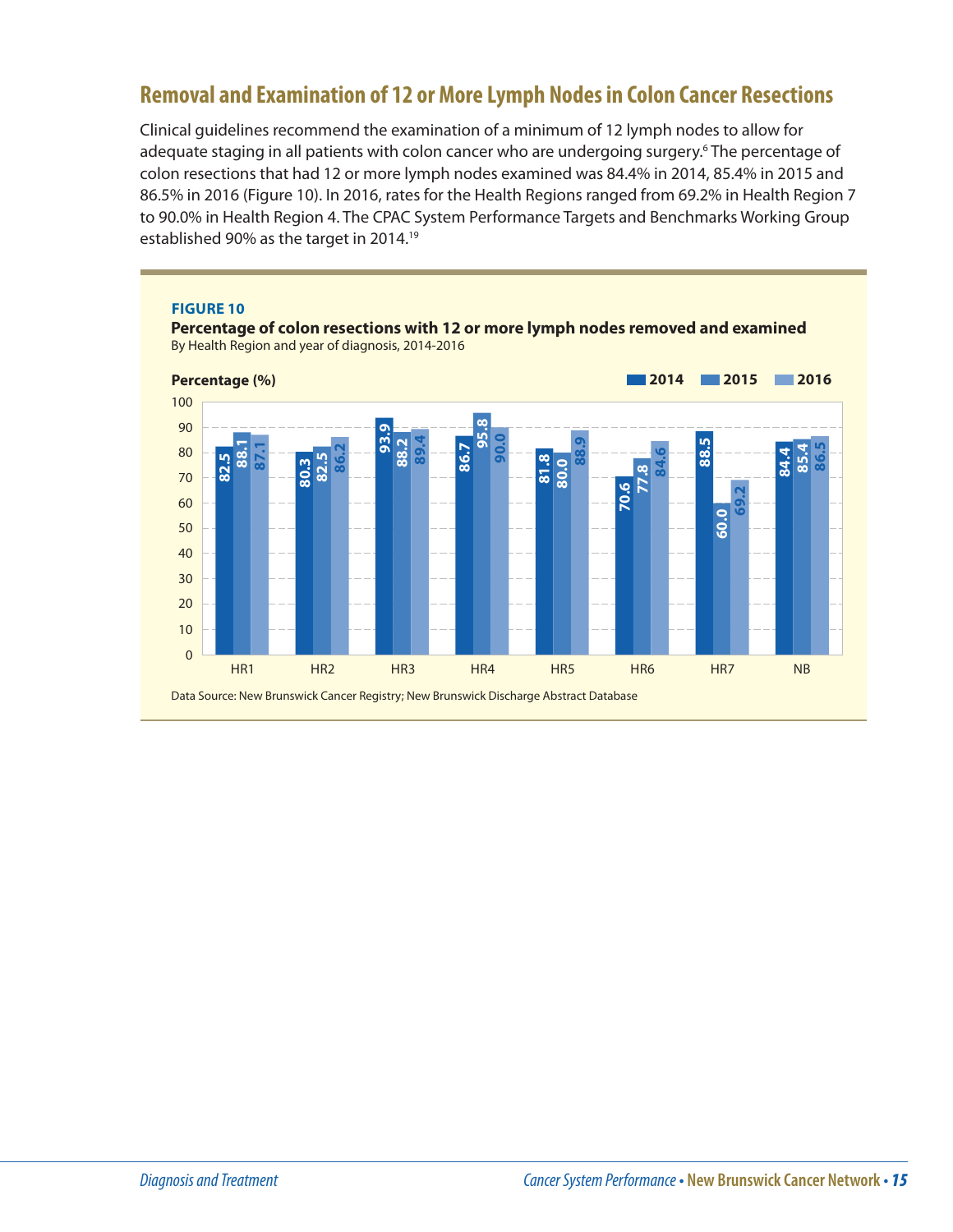### **ER/PR Hormone Receptor Testing and HER2 Positivity Status, Breast Cancer**

Testing for hormone receptor status is critical for making treatment decisions for breast cancer and whether the patient can benefit from hormonal therapy. Testing for ER/PR (estrogen and progesterone receptors) is done in most regional hospitals in New Brunswick and testing for HER2 (human epidermal growth factor receptor 2) is done in two laboratories (Dr. GeorgeL.Dumont University Hospital Centre and the Saint John Regional Hospital). In 2016, 85.8% of women with invasive breast cancer tested ER/PR positive. Figure 11 shows variation in the test positivity between Health Regions ranging from 79.0% in Health Region 6 to 94.7% in Health Region 5. ER/PR positivity among Canadian women with invasive breast cancer ranged from 84% to 89% with an overall Canadian average of 85%.<sup>20</sup>

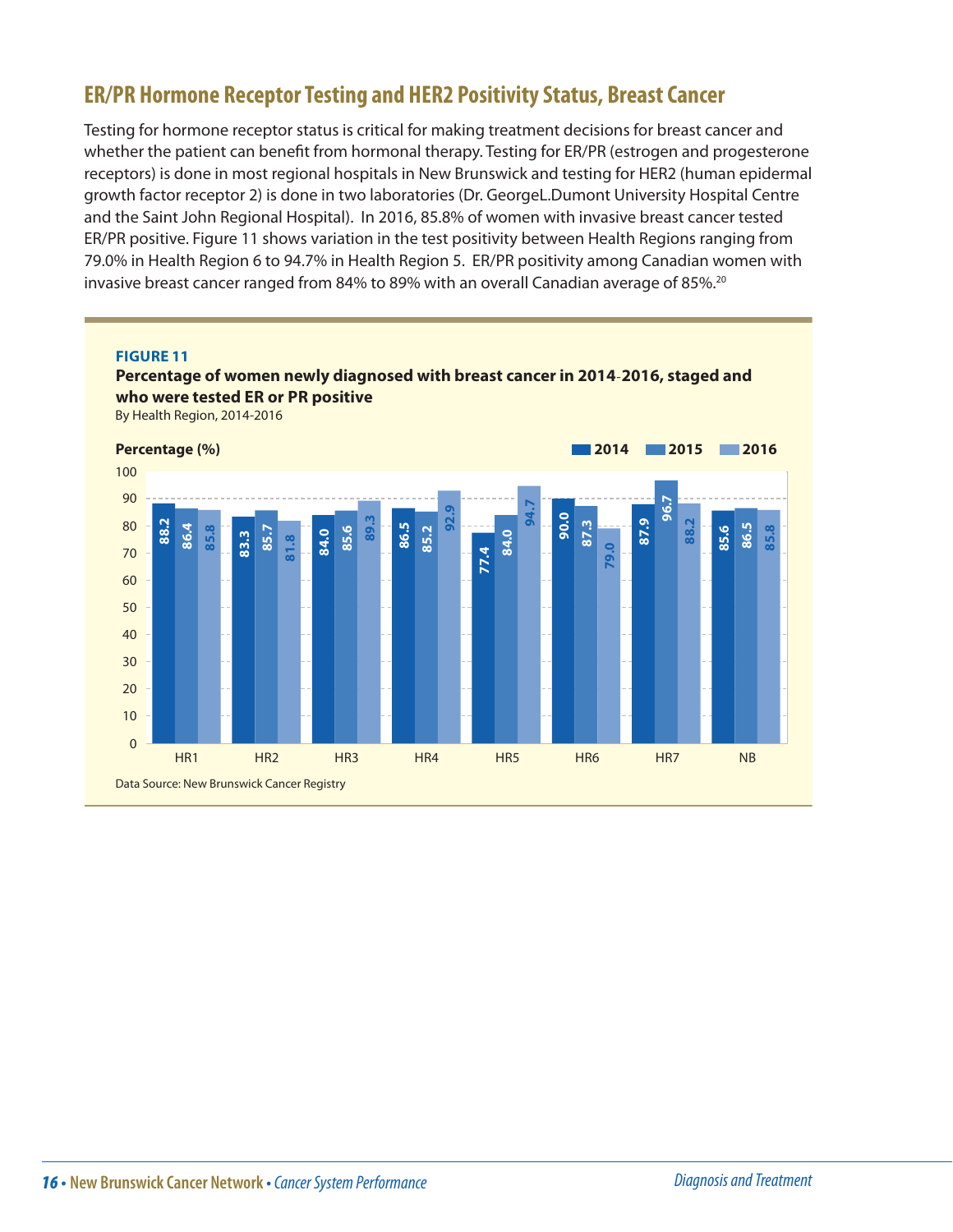The percentage of women with invasive breast cancer who had HER2 testing was 96.9% in 2016 with 11.8% being found positive (Figure 12). HER2 positivity among women with invasive breast cancer ranged from 9.6% in Health Region 2 to 14.7% in Health Region 7 with the Canadian average of 13.8% as reported by the CPAC's Breast Cancer Control in Canada Report.<sup>20</sup>



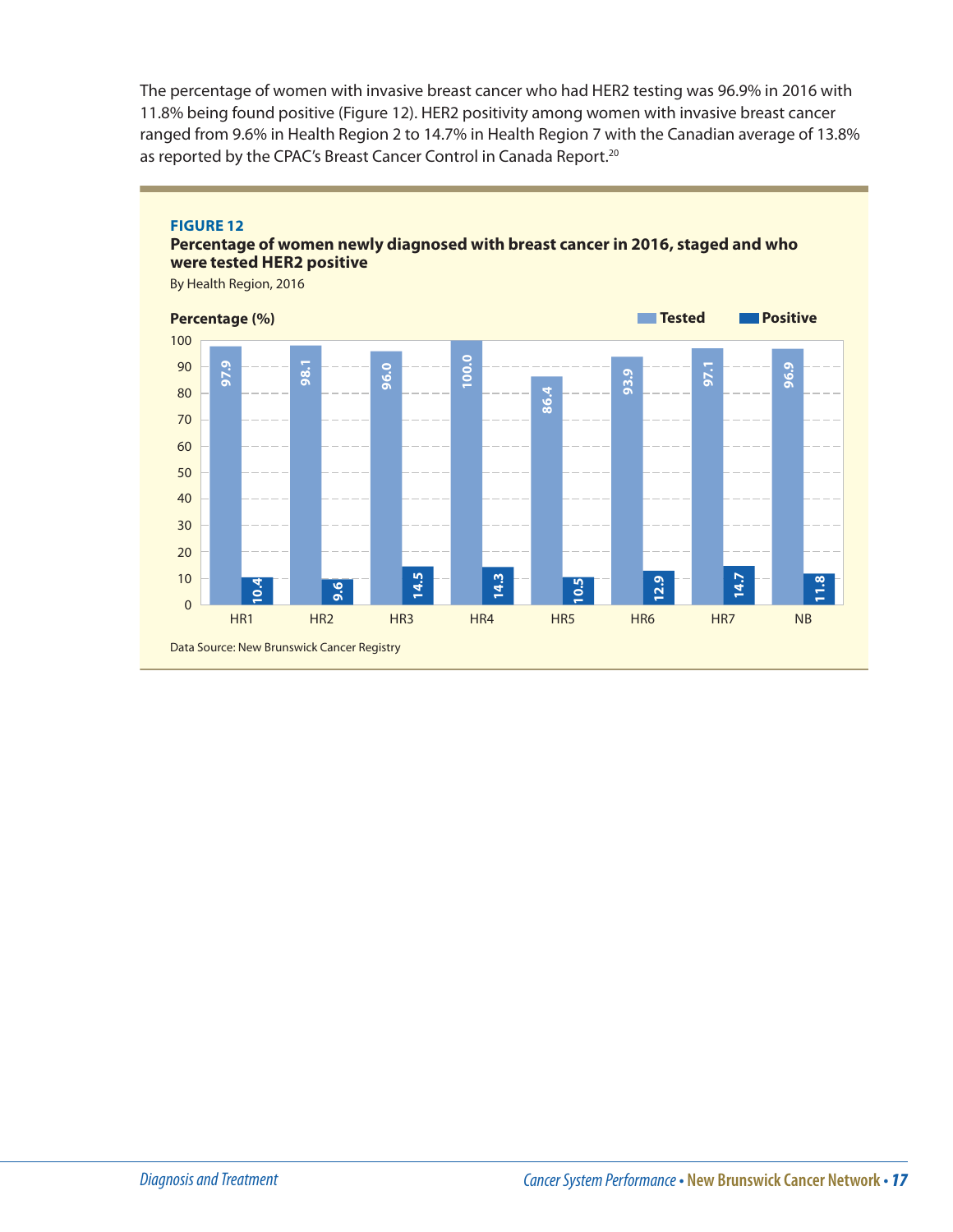### **RADIATION THERAPY**

Radiation therapy is a major component of cancer treatment services. New Brunswick has two tertiary cancer centres that provide radiation therapy to cancer patients: the Saint John Regional Hospital in Saint John and the Dr. Georges-L.-Dumont University Hospital Centre in Moncton. New Brunswick has established the New Brunswick Radiation Therapy Wait Time Guarantee to ensure that NB patients will not wait more than eight weeks from being ready to treat to the start of the first treatment.<sup>18</sup> The ready to treat date is defined as the date when the patient is ready to begin treatment from social/personal and medical perspective.

Radiation therapy wait times in New Brunswick have improved since installation of new linear accelerators and better wait time management processes. As of December 2018, 95.2% of NB patients started radiation treatment within four weeks of being ready to treat. The median is 10 days and the 90th percentile is 24 days (Figure 13). The provincial target is 90% or more patients being treated within four weeks of being ready to treat.







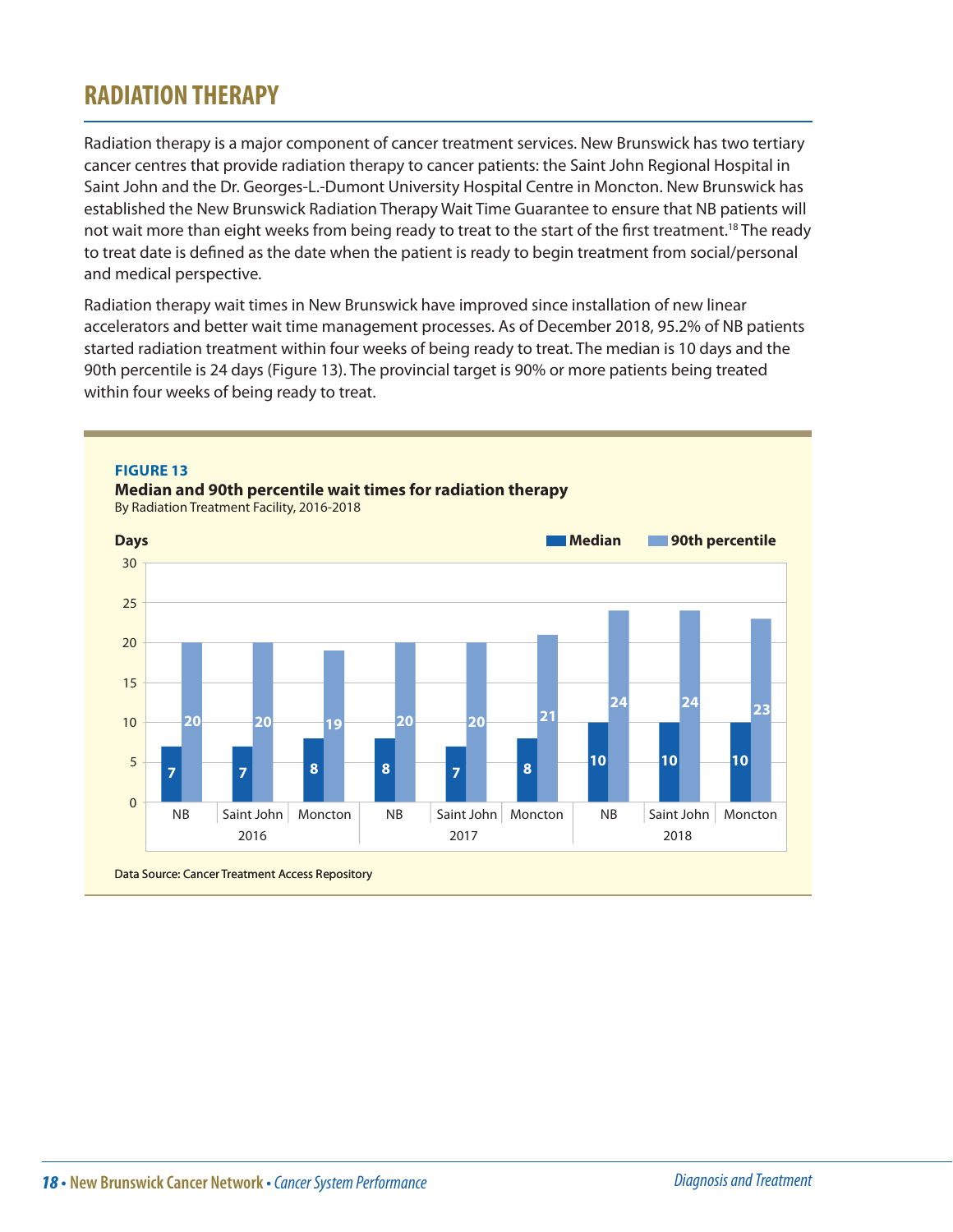The introduction of more complex treatment techniques such as Intensity Modulated Radiotherapy (IMRT), a method of delivering high doses of radiation with increased precision while reducing damage to surrounding healthy tissues, has improved the delivery of radiation treatment. IMRT started gradually and is used for select cases, mostly for prostate and head and neck cancers. The percentage of all courses delivered using IMRT technique has increased from 10.7% in 2013 to 28.3% in 2017 (Figure 14).

Other improvements in treatment delivery include Frameless Stereotactic Radiosurgery using Surface Guided Radiation Therapy (SGRT); Stereotactic Body Radiation Therapy (SBRT) for Lung; Deep Inspiration Breath Hold (DIBH) for left breast cancers; and the expansion of brachytherapy services in Saint John. In Moncton, HDR (High Dose Rate) prostate and gynecologic brachytherapy programs have been provided since 2003 and 2009 respectively and DIBH for left breast cancers was implemented in January 2019.

#### **FIGURE 14**

#### **Percentage of external beam radiation therapy courses delivered using IMRT technique, all cancers, all intent**

By Radiation Treatment Facility, 2013-2017

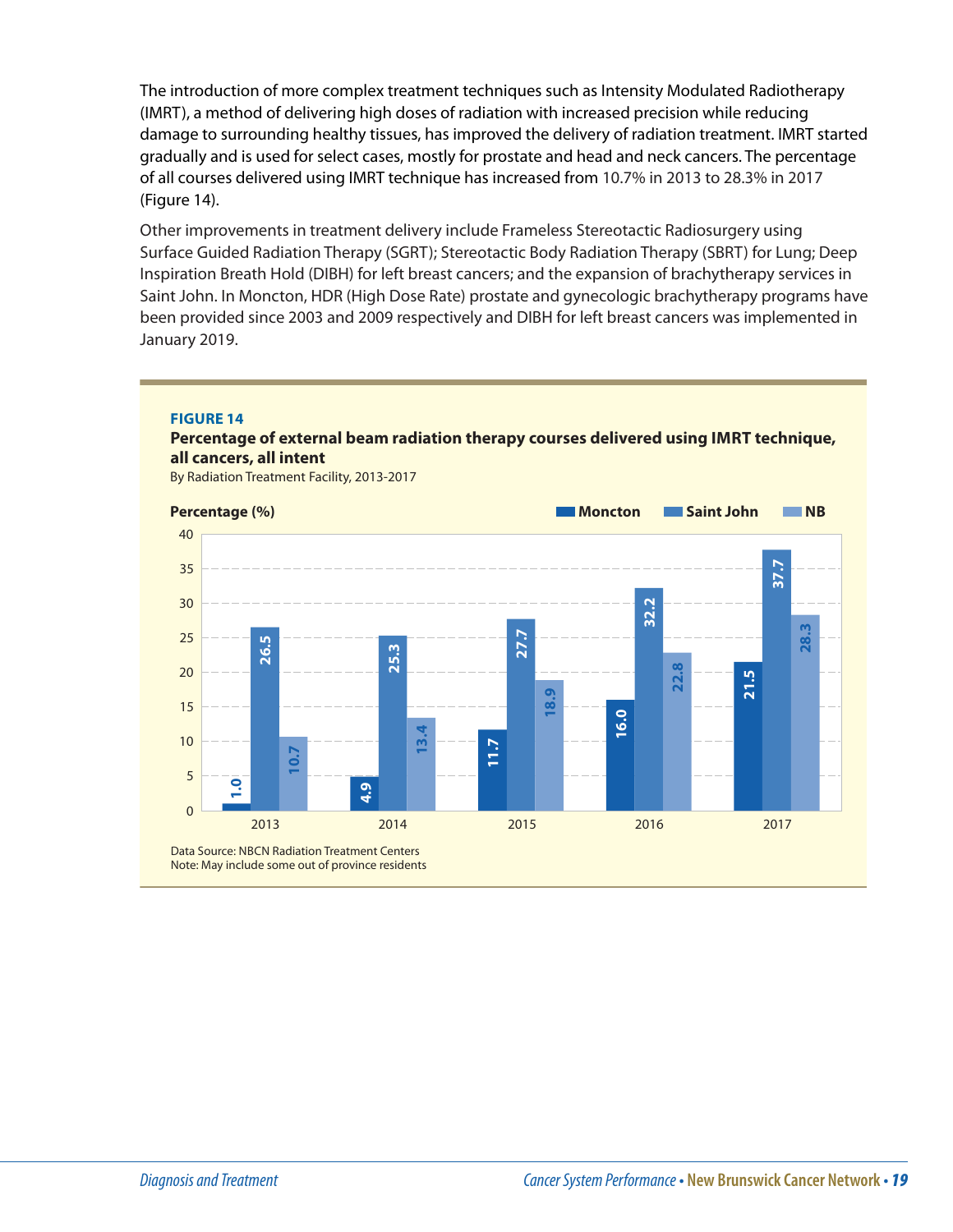### **Pre-Operative Radiation Therapy for Patients with Rectal Cancer**

Pre-operative radiation treatment (along with chemotherapy) has been associated with improvements in local disease control and a reduction in treatment-related toxicity for patients with Stage II or III rectal cancer compared to post-operative radiation therapy.<sup>19,21</sup> In NB, the percentage of people with Stage II-III rectal cancer who had pre-operative radiation therapy ranged from 50.0% to 54.8% over a five year period (Figure 15). As per the latest Canadian Cancer System Performance Report , preoperative radiation therapy use for patients with Stage II or III rectal cancer in Canada ranged from 52.5% in New Brunswick to 64.7% in Prince Edward Island.6

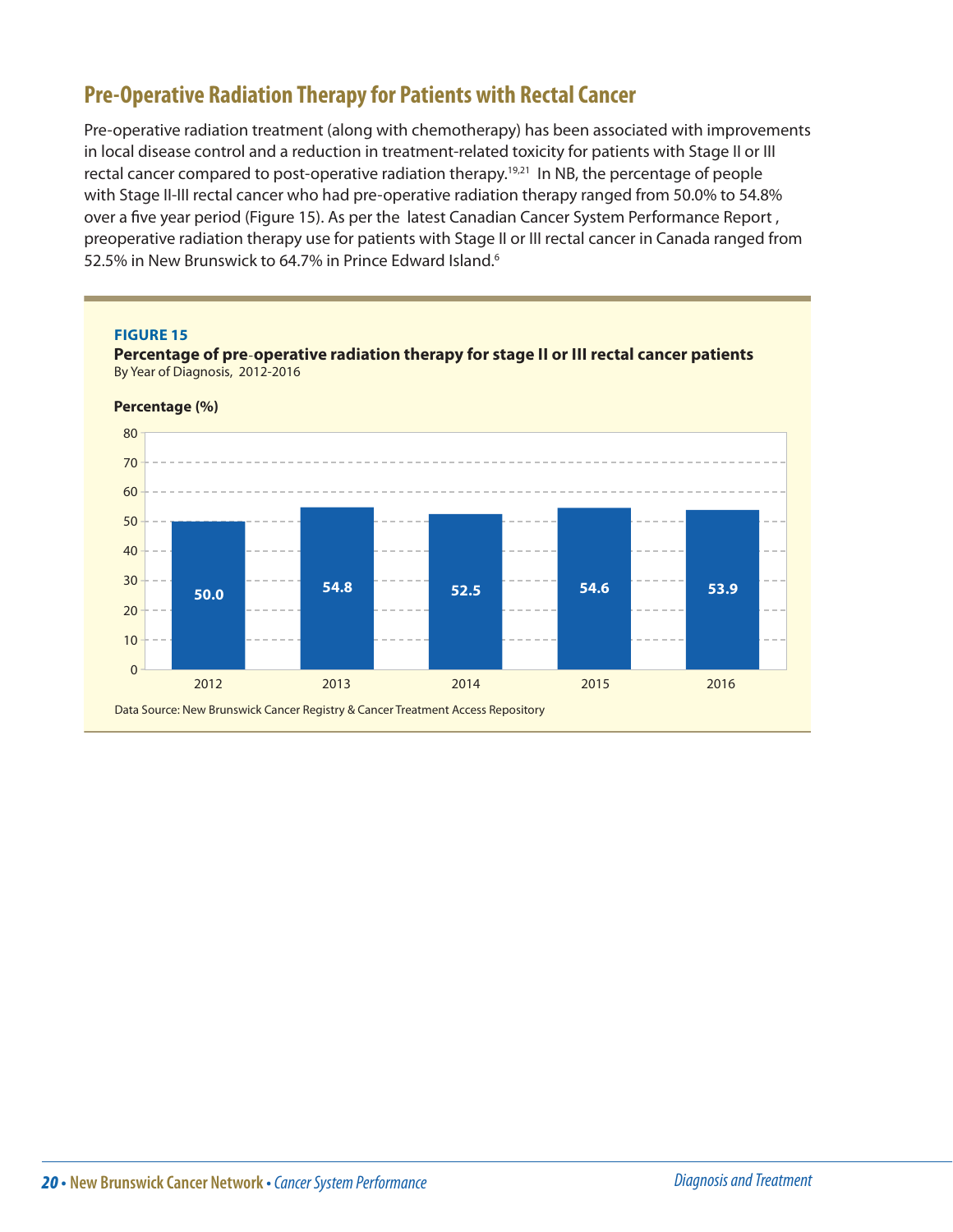### **SYSTEMIC THERAPY WAIT TIMES**

NBCN is making efforts to extend wait times monitoring and measurement to the area of systemic therapy. A project for monitoring systemic therapy wait times is ongoing with the Regional Health Authorities to report systemic therapy wait times from the time the patient is considered ready to treat to when the patient receives their first treatment (Figure 16).

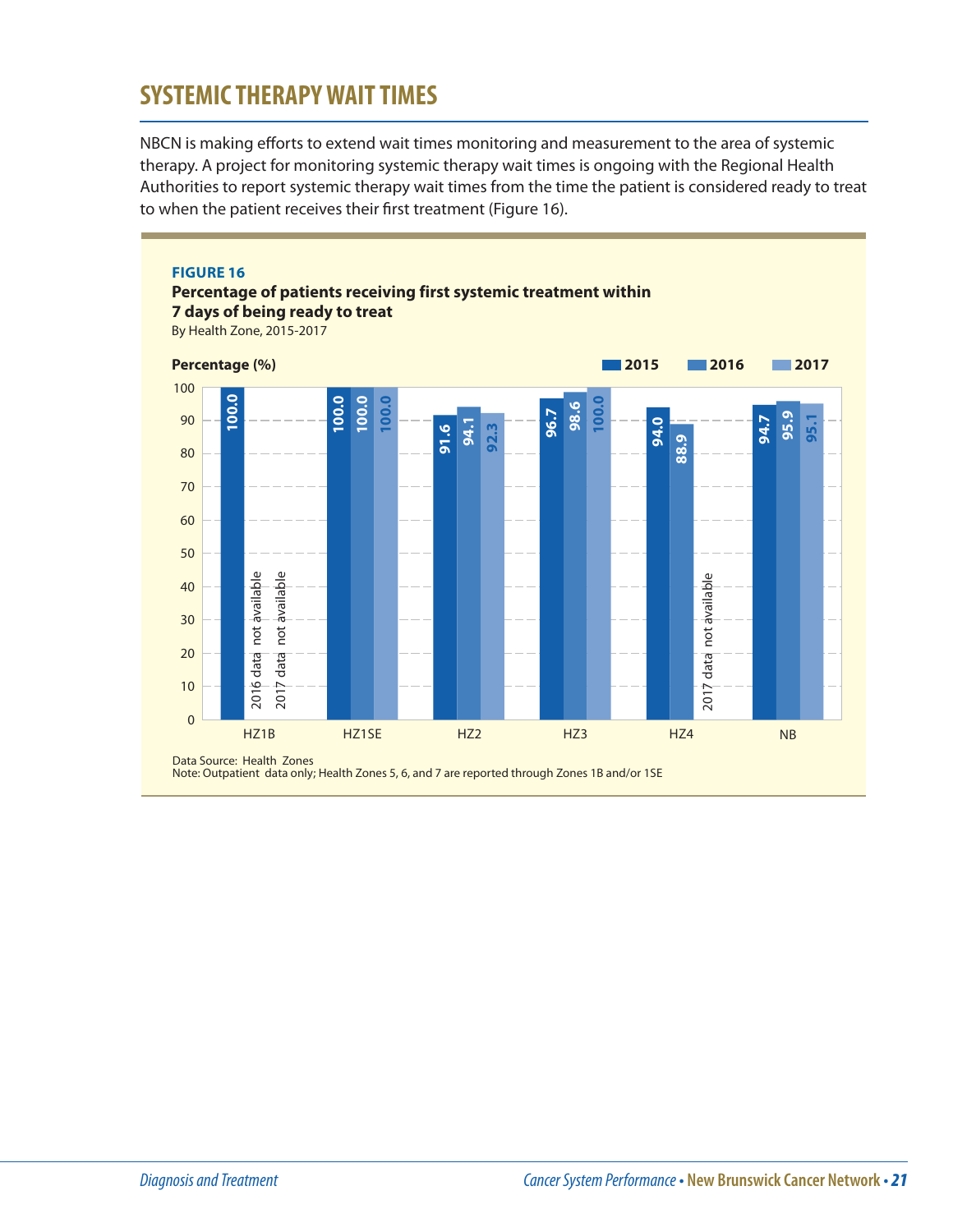### **PROVINCIAL STEM CELL TRANSPLANTATION PROGRAM**

One of the improvements in providing cancer care was the establishment of the Provincial Stem Cell Transplantation Program in 2011. The program is located at the Saint John Regional Hospital. Autologous stem cell transplantation is a critical component of care for cancers such as lymphoma and multiple myeloma. Since the initiation of the Program, 180 stem cell transplants have been performed. Patient data demonstrates that all desired outcome parameters have been met. Outcome indicators are based upon the FACT (Foundation for Accreditation of Cellular Therapy) standards. Some transplant cases have utilized leading edge treatment regiments and have research involvement for clinical trials.

The New Brunswick Stem Cell Transplant Program is a CIBMTR (Center for International Blood and Marrow Transplant Research) Research Center and submits all transplant outcome data as a peerreview effort. The CIBMTR collaborates with the global scientific community to advance hematopoietic cell transplantation and cellular therapy research worldwide. A combined research program of the National Marrow Donor Program and the Medical College of Wisconsin, CIBMTR facilitates critical research that has led to increased survival and an enriched quality of life for thousands of patients.

In September 2016, the transplant program began offering Extracorporeal Photophoresis (ECP) treatments for Cutaneous T-Cell Lymphoma, Graft Versus Host Disease (GVHD), and other dermatologic autoimmune disorders. ECP is a unique form of cellular therapy that is effective in controlling the immune system without causing severe illness. When used to treat GVHD, it suppresses the immune system just enough to decrease damage to the transplant recipient's body; it does not result in over immunosuppression which can lead to fatal infections or secondary cancers. As the only ECP provider in Atlantic Canada, the success of the program has been overwhelming with over 1000 ECP treatments being performed to date.<sup>22</sup>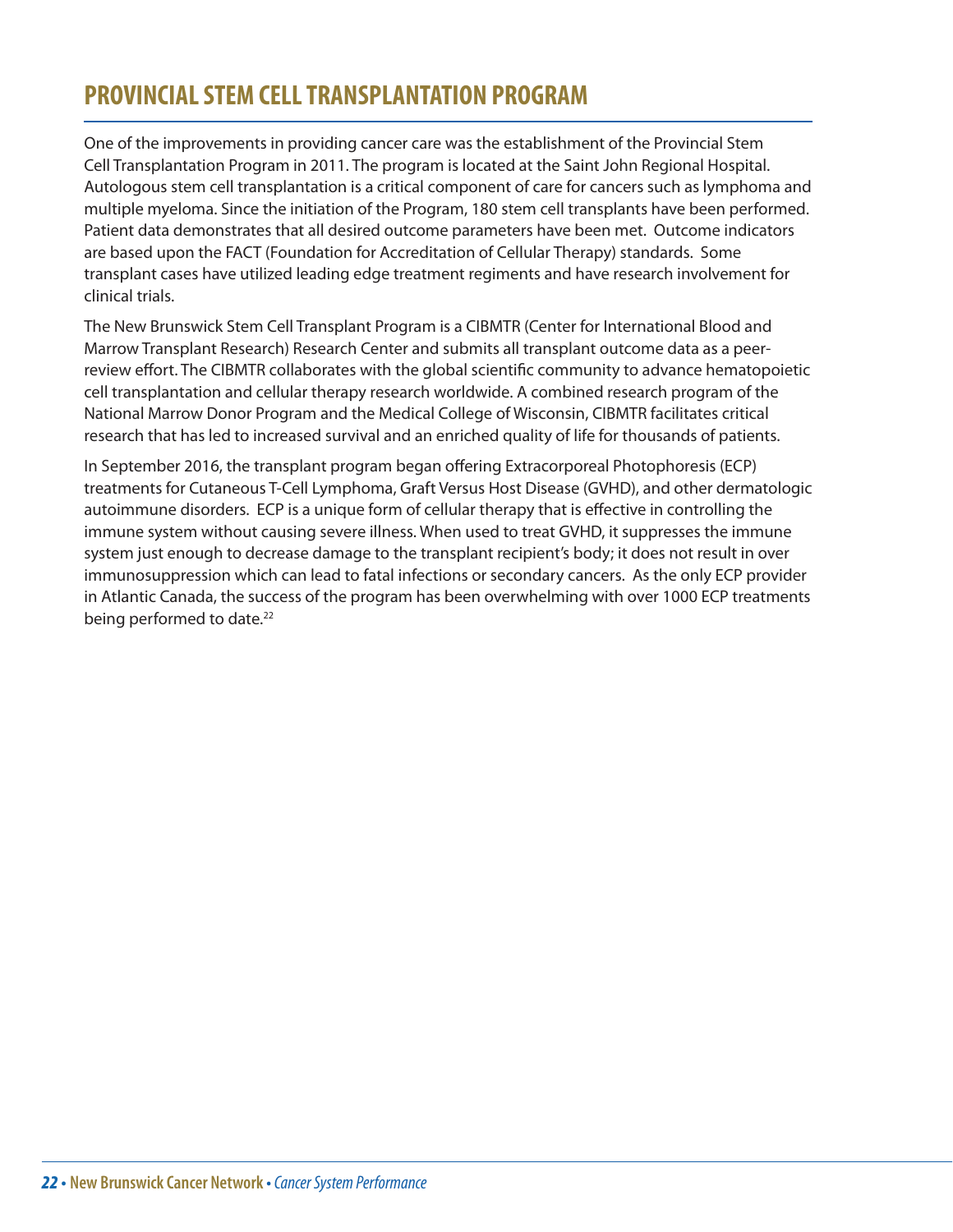## **PALLIATIVE AND END-OF-LIFE CARE**

In New Brunswick, palliative care services are provided in individual homes, special care homes, community residences, nursing homes, hospitals and select community health centers. NB's residential hospices are located in Saint John and Fredericton and are under development in Miramichi and Moncton. The level and consistency of services varies across the province and for the most part, initiatives to date have focused primarily on the end-of-life component of palliative care.

NBCN has identified a need for a provincial approach to cancer related palliative and end-of-life care as an integral part of its mandate. One of the first initiatives was organizing and hosting a provincial forum on palliative cancer care that involved key stakeholders from across the province. This forum provided NBCN with key themes to help focus the palliative cancer care agenda in NB.

In April 2018, the Palliative Care in New Brunswick: A Person-centred Care and Integrated Services Framework was released.23 The Framework's goal is to outline strategic directions for integrated palliative and end-of-life services to improve the quality of life for New Brunswickers living with lifelimited illnesses, their families and caregivers. One of the key priorities identified in the Framework is collection of data to support continuous improvement in palliatve care.

Most of the published indicators of the quality of palliative and end-of-life services are based on data collected through administrative databases (such as hospital-based discharge abstract data). Although these data are very valuable, many limitations have been documented, such as poor comparability of data and availability of data related to the patient experience. $24$ 

Place of death is an indicator regularly reported, as literature indicates that cancer patients prefer to die at home or homelike settings.<sup>6,25</sup> Figure 17 shows that in 2017, 71.0% of NB cancer patients died in hospital and 12.7% died at home. The percentage of cancer patients who died in hospital ranged from 55.5% in Health Region 2 to 88.8% in Health Region 5. In Canada, 43.0% of cancer deaths occured in hospital, with variations among provinces ranging from 37.0% in Ontario to 70.0% in Manitoba and New Brunswick.<sup>26</sup>



Data Source: Vital Statistics, Service New Brunswick<br>Note: Other includes DOA/ER/Outpatient, Funeral Home, Other Health Care Facility and Other.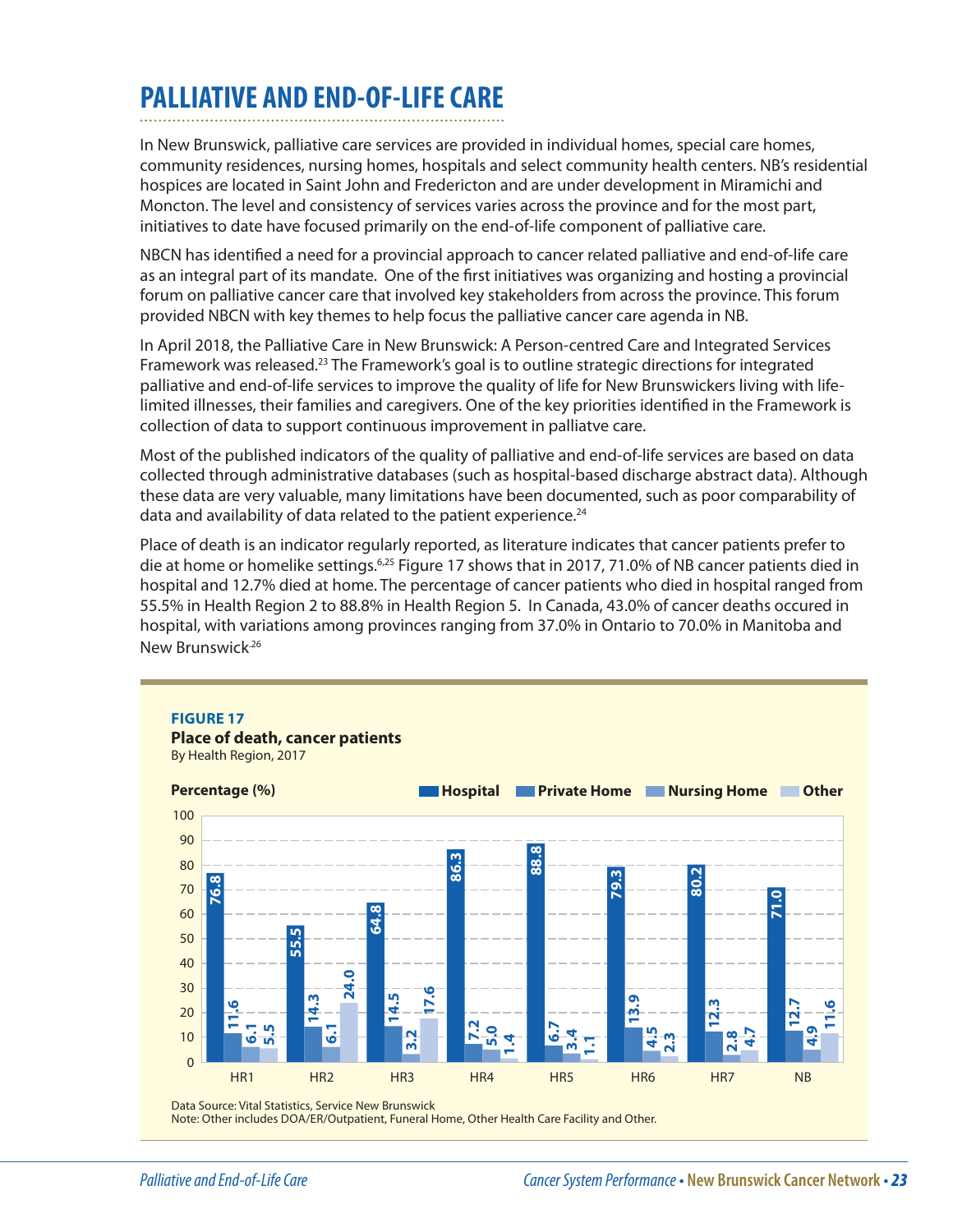One of the often cited indicators in this area of care is the assessment of admissions and deaths in intensive care units (ICU). Research suggests that many of these admissions could be prevented by planning for impending death using different approaches such as providing better assistance at home or the use of the hospice services at the end-of-life. In the 2015-16 fiscal year, 3.3% of cancer deaths were recorded for patients who were admitted to the ICU. This rate ranges from 5.2% in Health Region 1 to 1.5% in Health Region 5 (Figure 18).

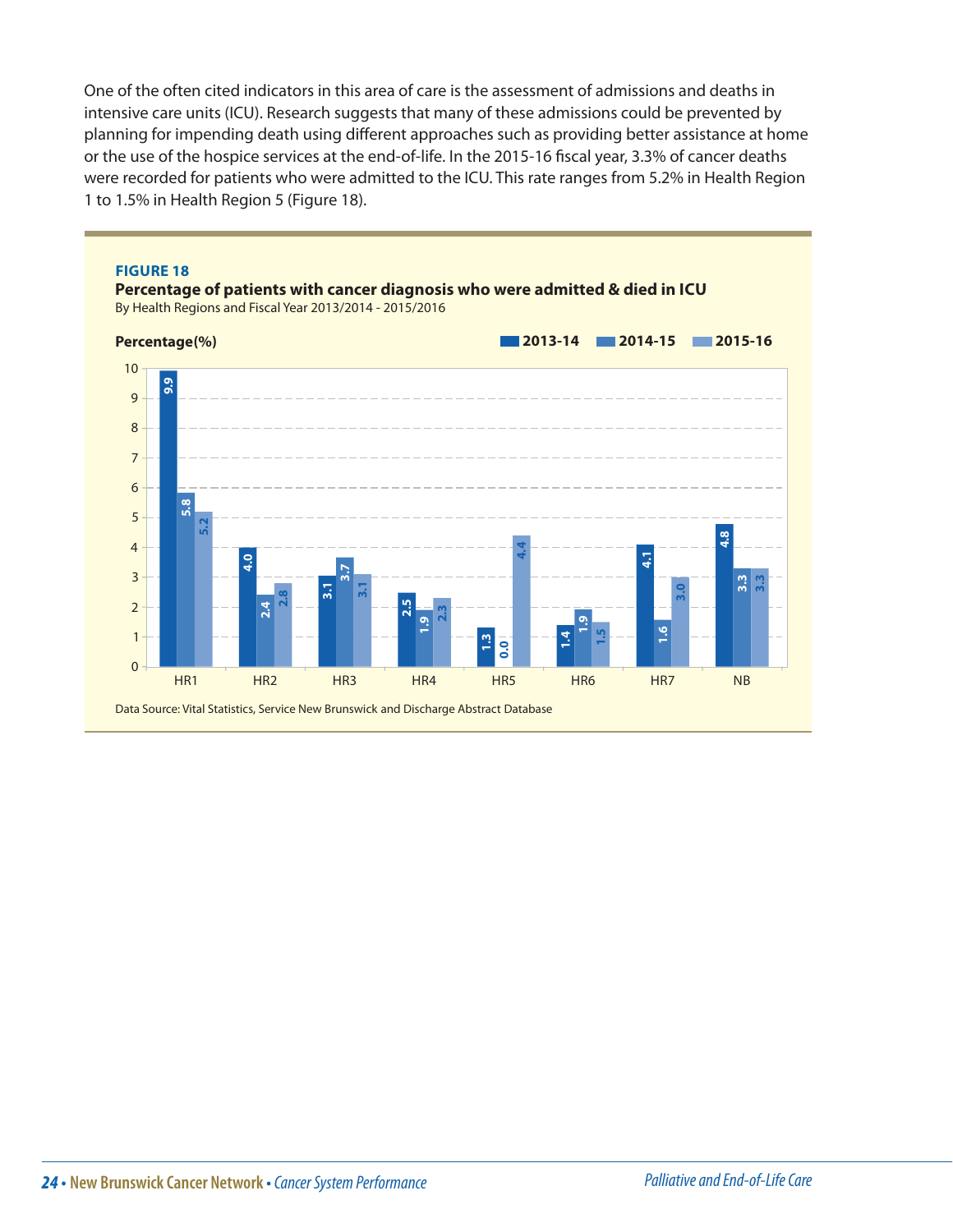Cancer patients represent the majority of those who receive palliative and end-of-life services.<sup>27</sup> Figure 19 depicts data from the NB Discharge Abstract Database (DAD) which represents only inpatient, acute care services. Information on patients receiving palliative care in the community (individual homes, special care homes, community residences, nursing homes or hospice) is not routinely collected in a systematic and coordinated way. In New Brunswick hospitals, during the period 2015-16, on average 53.8% of palliative care discharges had a diagnosis of cancer assigned to it (Figure 19).

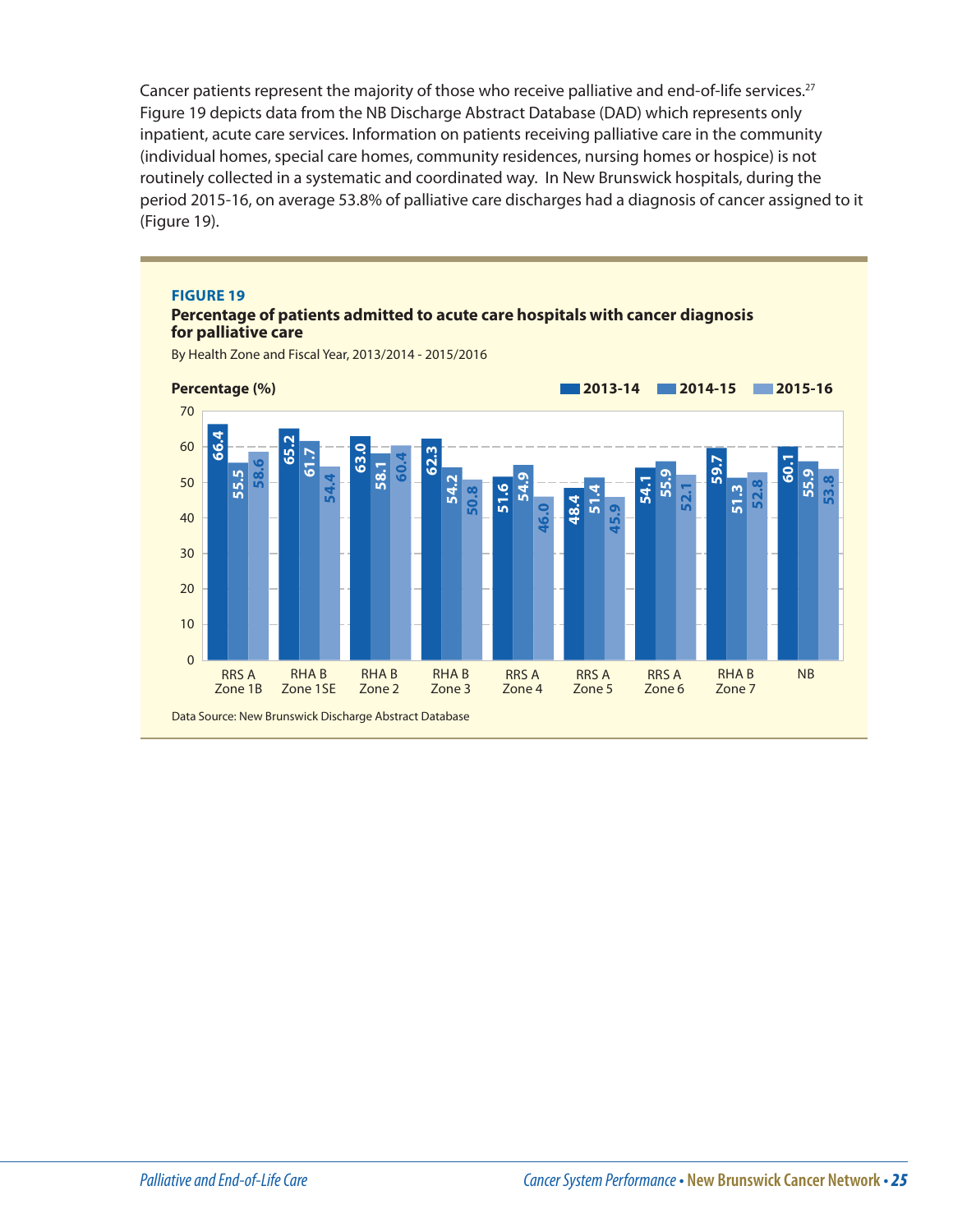## **REFERENCES**

1. The New Brunswick Cancer Network (NBCN). A Cancer Control Accountabilty Framework . 2003.Available at: http://leg-horizon.gnb.ca/e-repository/ monographs/30000000043897/30000000043897.pdf (Accessed March 2019).

- 2. Canadian Cancer Society's Advisory Committee on Cancer Statistics. Canadian Cancer Statistics 2019. Toronto, ON: Canadian Cancer Society; 2019.
- 3. The Public Health Agency of Canada. The Economic Burden of Illness in Canada, 2010. Ottawa, ON:2017. Available at: http://www.phac-aspc.gc.ca/ebic-femc/index-eng.php (Accessed April 2019).
- 4. New Brunswick Cancer Network. New Brunswick Cancer Registry Report 2007-2013. Government of New Brunswick, Dept. of Health; 2018
- 5. Gapstur, S. M., Drope, J. M., Jacobs, E. J., Teras, L. R., McCullough, M. L., Douglas, C. E., ... & Brawley, O. W. (2018). A blueprint for the primary prevention of cancer: Targeting established, modifiable risk factors. CA: a cancer journal for clinicians, 68(6), 446-470.
- 6. Canadian Partnership Against Cancer. Cancer System Performance 2018 Report. Toronto:Canadian Partnership Against Cancer; 2018
- 7. American Cancer Society. Cancer Prevention & Early Detection Facts & Figures 2017-2018. Atlanta: American Cancer Society; 2017.
- 8. Canadian Cancer Society's Advisory Committee on Cancer Statistics. Canadian Cancer Statistics 2015. Toronto (ON): Canadian Cancer Society; 2015.
- 9. Warren, G. W., Kasza, K. A., Reid, M. E., Cummings, K. M., & Marshall, J. R. (2013). Smoking at diagnosis and survival in cancer patients. International Journal of Cancer, 132(2), 401-410.
- 10. Warren, G. W., Sobus, S., & Gritz, E. R. (2014). The biological and clinical effects of smoking by patients with cancer and strategies to implement evidence-based tobacco cessation support. The Lancet Oncology, 15(12), e568-e580.
- 11. Government of New Brunswick.Public Health Daycare, School Entry and School Program Immunization Report Data For School Year 2015/16. Accessed January 2019 at: http://www2.gnb. ca/content/dam/gnb/Departments/h-s/pdf/en/CDC/HealthProfessionals/Immunization\_Report\_ Regional\_PH\_2016.pdf
- 12. Spayne, M., Rabeneck, L. and Guerriero, L. Successes and Challenges in Population-Based Cancer Screening. Healthcare Quarterly 2015; 17: 16-22
- 13. Canadian Partnership Against Cancer. Cancer Screening in Canada: An Overview of Screening Participation for Breast, Cervical and Colorectal Cancer. Toronto: Canadian Partnership Against Cancer; January 2015.
- 14. New Brunswick Cancer Network. New Brunswick Cervical Cancer Prevention and Screening Clinical Practice Guidelines. Department of Health; 2011
- 15. New Brunswick Cancer Network. New Brunswick Colon Cancer Screening Program Clinical Practice Guidelines. Department of Health; 2013
- 16. Canadian Partnership Against Cancer. Organized Breast Cancer Screening Programs in Canada: Report on Program Performance in 2007 and 2008. Toronto: Canadian Partnership Against Cancer; February, 2013.
- 17. Canadian Partnership Against Cancer. Colorectal Cancer Screening in Canada: Monitoring & Evaluation of Quality Indicators – Results Report, January 2013 – December 2014. Toronto: Canadian Partnership Against Cancer; 2017
- 18. Health Canada, Health Care System: First Ministers' Meeting on the Future of Health Care 2004, "A 10year plan to strengthen health care," 15 September 2004.
- 19. Canadian Partnership Against Cancer. The 2016 Cancer System Performance Report. Toronto (ON): Canadian Partnership Against Cancer; 2016.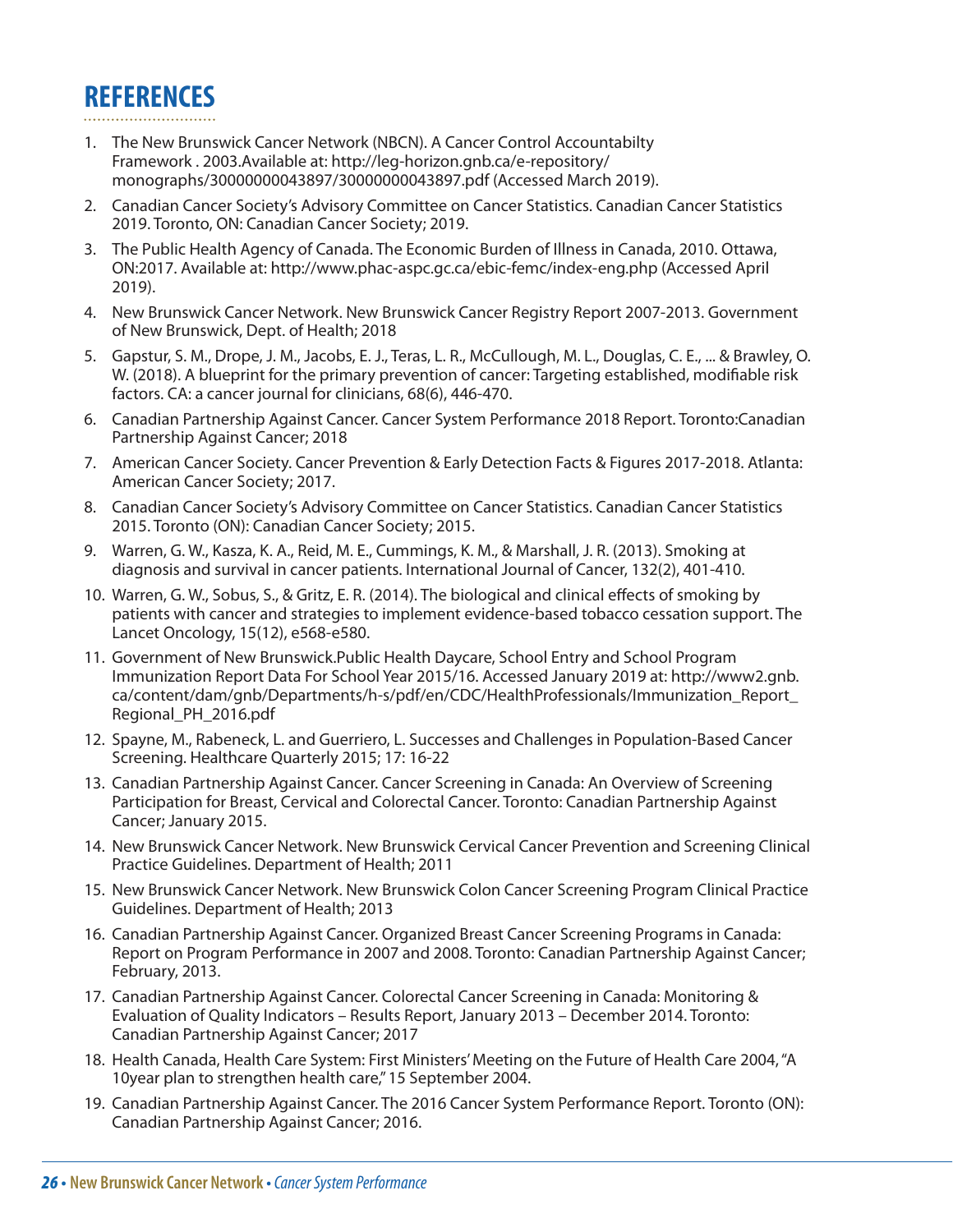- 20. Canadian Partnership Against Cancer. Breast Cancer Control in Canada: A System Performance Special Focus Report. Toronto(ON): Canadian Partnership Against Cancer. 2012.
- 21. Benson, A. B. ,Venook, A. P., Al-Hawary, M. M., Cederquist, L., Chen, Y., Ciombor, K. K., … & Freedman-Cass, D. A. (2018). Rectal Cancer, Version 2.2018, NCCN Clinical Practice Guidelines in Oncology, Journal of the National Comprehensive Cancer Network J Natl Compr Canc Netw, 16(7), 874-901.
- 22. Byrne, L. (March 6, 2019) E-mail update on behalf of the New Brunswick Stem Cell Transplant Program Working Group
- 23. Government of New Brunswick: Palliative Care in New Brunswick: A Person-centred Care and Integrated Services Framework. Fredericton, NB: Government of New Brunswick, 2018
- 24. Earle CC, Park ER, Lai B, et al: Identifying potential indicators of the quality of endoflife cancer care from administrative data. J Clin Oncol 21: 11331138, 2003
- 25. Canadian Hospice Palliative Care Association. What Canadians Say: The Way Forward Survey Report. December 2013
- 26. Canadian Partnership Against Cancer. Palliative and End-of-Life Care: A Cancer System Performance Report. Toronto (ON): Canadian Partnership Against Cancer; 2017
- 27. Canadian Institute for Health Information: Access to Palliative Care in Canada. Ottawa, ON: CIHI; 2018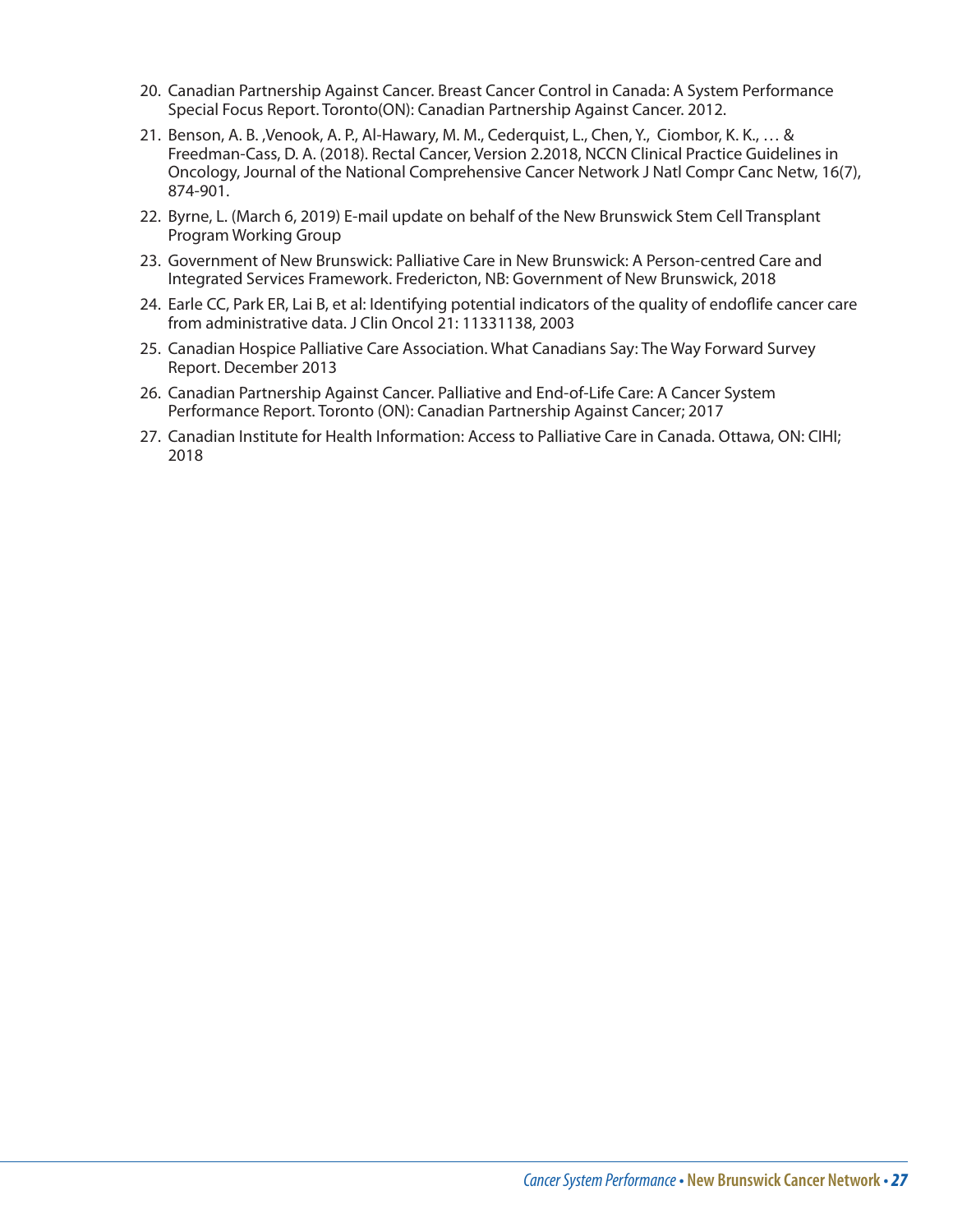## **APPENDIX A - TECHNICAL NOTES**

### **Prevention**

| <b>INDICATOR:</b>                                    | <b>Smoking Prevalence (Figure 1)</b>                                                                                                                                                              | <b>INDICATOR:</b>           | <b>Overweight and Obesity</b>                                                                                                                                                                                               |  |
|------------------------------------------------------|---------------------------------------------------------------------------------------------------------------------------------------------------------------------------------------------------|-----------------------------|-----------------------------------------------------------------------------------------------------------------------------------------------------------------------------------------------------------------------------|--|
| Definition:                                          | Percentage of population aged<br>12 years and older in each health<br>zone reporting daily or occasional<br>smoking.                                                                              | Definition:                 | (Figure 3)<br>Percentage of population aged<br>18 years and older in each BMI<br>group: underweight, normal<br>weight, overweight, obese.                                                                                   |  |
| Numerator:                                           | Number of daily, occasional,<br>former, or never smokers, aged 12<br>years and older.                                                                                                             |                             | Number of adults age 18 years<br>and older in each BMI group:<br>underweight, normal weight,<br>overweight or obese.                                                                                                        |  |
| Denominator: Total population, aged 12 and<br>older. |                                                                                                                                                                                                   |                             |                                                                                                                                                                                                                             |  |
| Data Source:                                         | <b>Canadian Community Health</b><br>Survey, New Brunswick data.                                                                                                                                   |                             | Denominator: Total number of adults age 18<br>years and older with valid height<br>and weight responses.                                                                                                                    |  |
|                                                      | Measurement timeframe: 2017                                                                                                                                                                       | Data Source:                | <b>Canadian Community Health</b><br>Survey, New Brunswick data.                                                                                                                                                             |  |
| <b>INDICATOR:</b>                                    | <b>Smoking Cessation (Figure 2)</b>                                                                                                                                                               |                             |                                                                                                                                                                                                                             |  |
| Definition:                                          | Percentage of recent daily or                                                                                                                                                                     | Measurement timeframe: 2017 |                                                                                                                                                                                                                             |  |
|                                                      | occasional smokers aged 20 or<br>older who reported quitting<br>smoking in the past two years<br>and who no longer smoke.                                                                         |                             | BMI groups are defined as: under 18.5<br>(underweight); 18.5 to 24.9<br>(normal weight); 25.0 to 29.9<br>(overweight); 30.0 to 34.9<br>(obeseClass I); 35.0 to 39.9<br>(obeseClass II); 40 or greater<br>(obese Class III). |  |
| Numerator:                                           | Former smokers aged 20 years<br>and older who were no longer<br>smoking at the time of the survey<br>who have quit in the last 2 years<br>(i.e. recent quitters).                                 |                             |                                                                                                                                                                                                                             |  |
|                                                      |                                                                                                                                                                                                   | <b>INDICATOR:</b>           | <b>HPV Vaccination Program</b><br><b>Uptake (Figure 4)</b>                                                                                                                                                                  |  |
|                                                      | Denominator: Quitters less than 2 years or<br>current smokers (i.e. currently<br>daily or occasional smokers plus<br>smoked more than 100 cigarettes<br>per lifetime) aged 20 years and<br>older. | Definition:                 | Percentage of females in the<br>target cohort who received all<br>three doses of the HPV vaccine.                                                                                                                           |  |
|                                                      |                                                                                                                                                                                                   | Numerator:                  | Percentage of Grade 7 female<br>students immunized with                                                                                                                                                                     |  |
|                                                      | Data Source: Canadian Community Health<br>Survey, New Brunswick Data.                                                                                                                             |                             | complete series of HPV<br>immunization.                                                                                                                                                                                     |  |
|                                                      | Measurement timeframe: 2017                                                                                                                                                                       |                             | Denominator: Number of females enroled in<br>Grade 7.                                                                                                                                                                       |  |
|                                                      |                                                                                                                                                                                                   |                             | Target cohort: Females in Grade 7.                                                                                                                                                                                          |  |
|                                                      |                                                                                                                                                                                                   | Data source:                | NB Office of the Chief Medical<br>Officer of Health.                                                                                                                                                                        |  |
|                                                      |                                                                                                                                                                                                   |                             | Measurement timeframe: Fiscal Years 2015/16-<br>2017/18                                                                                                                                                                     |  |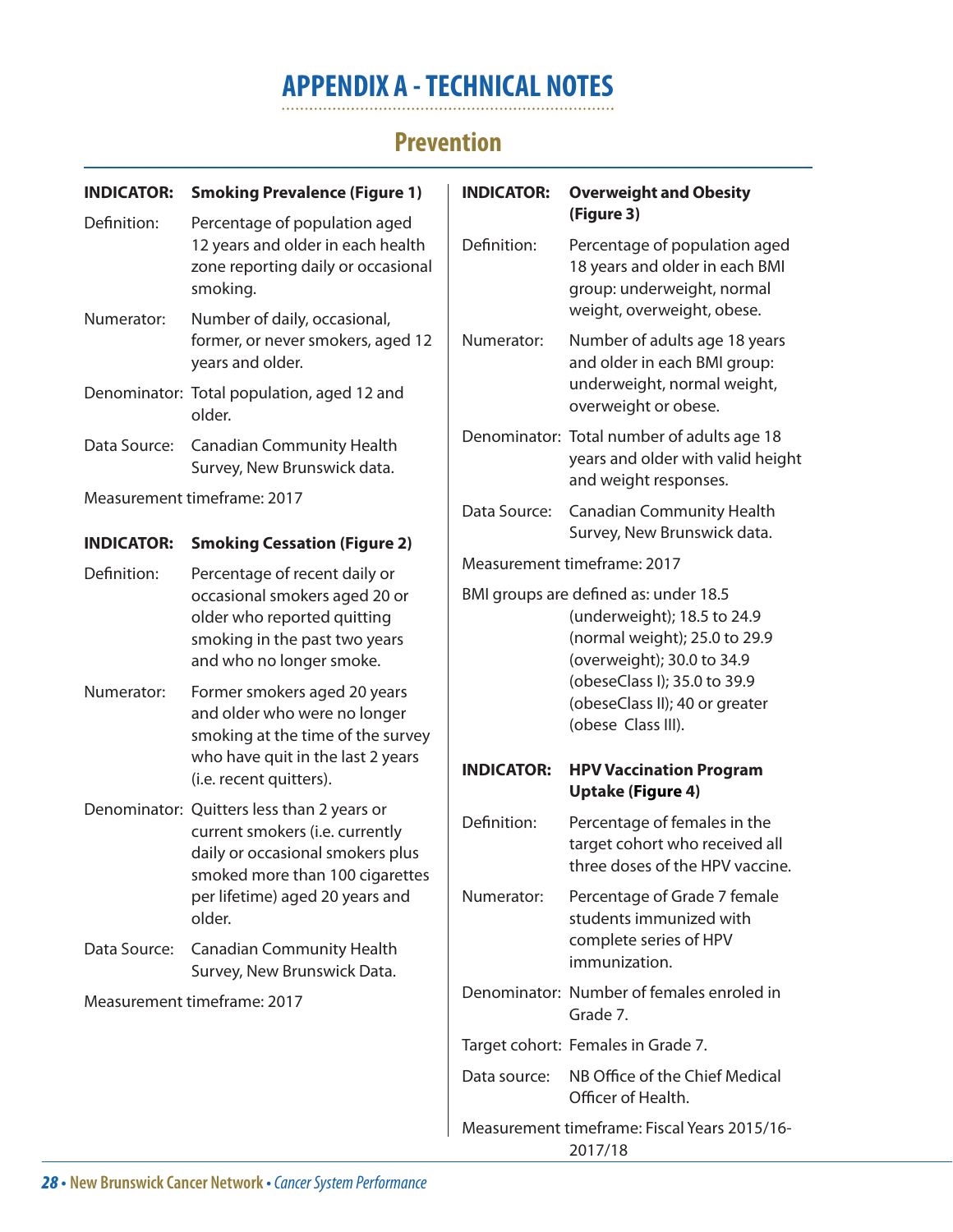## **Screening**

| <b>INDICATOR:</b> | <b>Breast Cancer Screening</b><br><b>Participation Rate (Figure 5)</b>                                                                                                              | IN             |
|-------------------|-------------------------------------------------------------------------------------------------------------------------------------------------------------------------------------|----------------|
| Definition:       | Percentage of asymptomatic<br>women aged 50 to 74 who<br>received at least one screening<br>mammogram within 30 months<br>through the organized breast<br>cancer screening program. | D١<br>Po       |
| Numerator:        | Total number of asymptomatic<br>women aged 5074 who<br>received at least one screening<br>mammogram in the last 30<br>months.                                                       | Ta             |
|                   | Denominator: Total number of eligible women.                                                                                                                                        | M              |
|                   | Measurement timeframe: July 2015 - December<br>2017                                                                                                                                 |                |
| Data source:      | NB Medicare Resident Registry;                                                                                                                                                      | M              |
|                   | <b>NB Breast Cancer Screening</b><br>Service Database                                                                                                                               | Di             |
| <b>INDICATOR:</b> | <b>Cervical Cancer Screening</b><br><b>Participation Rate (Figure 6)</b>                                                                                                            | IN             |
| Definition:       | Percentage of women aged 2169<br>who had at least one Pap Smear<br>in the past 42 months.                                                                                           | D <sub>t</sub> |
| Numerator:        | Number of women aged 2169<br>who had Pap Smear in the last 42<br>months.                                                                                                            | N              |
|                   | Denominator: Total number of eligible women.                                                                                                                                        | D١             |
|                   | Measurement timeframe: 2012-2017                                                                                                                                                    |                |
| Data Source:      | <b>New Brunswick Cervical Cancer</b><br><b>Prevention and Screening Data</b><br>Repository; Statistics Canada<br>Population Estimates 2001-2015                                     | M              |
|                   |                                                                                                                                                                                     | M              |
|                   |                                                                                                                                                                                     | Di             |
|                   |                                                                                                                                                                                     | N٥             |
|                   |                                                                                                                                                                                     | th<br>ar       |

## **Diagnosis and Treatment**

| <b>INDICATOR:</b>                                                                                                                                    | <b>Wait Times - Abnormal Breast</b><br><b>Cancer Screen to Resolution</b><br>(Figures 7, 8)                                                   |  |  |
|------------------------------------------------------------------------------------------------------------------------------------------------------|-----------------------------------------------------------------------------------------------------------------------------------------------|--|--|
| Definition:                                                                                                                                          | Time in weeks from abnormal<br>breast screen to resolution<br>(definitive diagnosis).                                                         |  |  |
| Population:                                                                                                                                          | Women aged 5069 with an<br>abnormal breast screen result,<br>requiring tissue biopsy and not<br>requiring tissue biopsy.                      |  |  |
| Target time:                                                                                                                                         | 7 weeks for women requiring<br>tissue biopsy; 5 weeks for women<br>not requiring tissue biopsy.                                               |  |  |
| Measure:                                                                                                                                             | Percentage of resolution among<br>abnormal breast screen within<br>the target time.                                                           |  |  |
|                                                                                                                                                      | Measurement timeframe: 2012-2017                                                                                                              |  |  |
| Data source:                                                                                                                                         | <b>NB Breast Cancer Screening</b><br>Service Database.                                                                                        |  |  |
| <b>INDICATOR:</b>                                                                                                                                    | <b>Wait Times for Cancer Surgery</b><br>(Figure 9)                                                                                            |  |  |
| Definition:                                                                                                                                          | Percentage of cancer surgeries<br>completed within target of 6<br>weeks or 3 months, combined.                                                |  |  |
| Numerator:                                                                                                                                           | Number of cancer surgeries<br>completed within target of 6<br>weeks or 3 months.                                                              |  |  |
|                                                                                                                                                      | Denominator: Total number of cancer surgeries<br>completed.                                                                                   |  |  |
|                                                                                                                                                      | Median wait times in days: median waiting time<br>(in days) from the date of booking<br>request received to the date of<br>surgery completed. |  |  |
|                                                                                                                                                      | Measurement timeframe: 2015/16 to 2017/2018<br>fiscal year.                                                                                   |  |  |
| Data Source:                                                                                                                                         | NB Surgical Access Repository.                                                                                                                |  |  |
| Note: The wait time is measured from the date<br>the patient and surgeon agree to the surgery<br>and the patient is ready to receive it, to the date |                                                                                                                                               |  |  |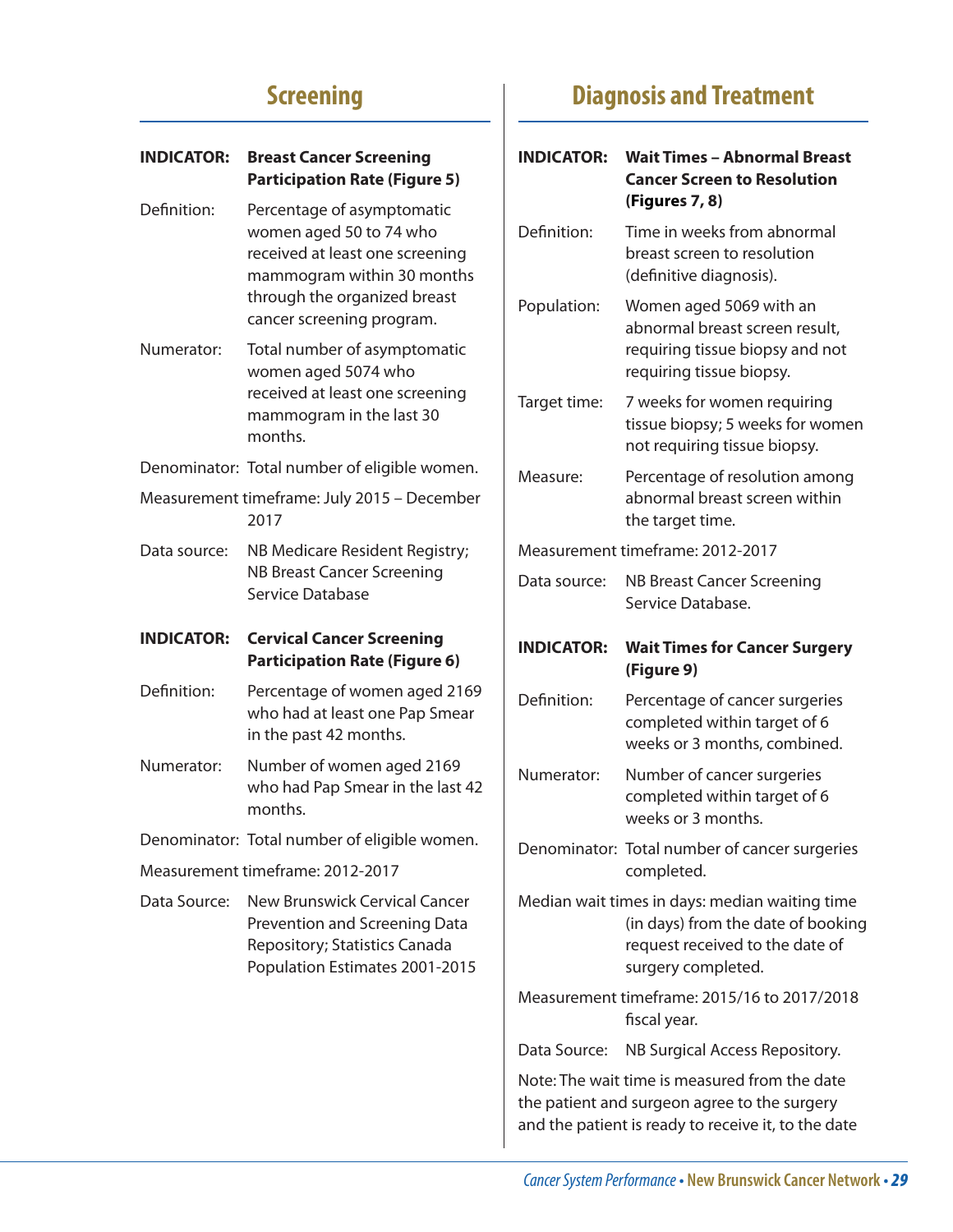when the actual procedure is performed.

Time frames when a patient was not available to have surgery are excluded from calculations.

Surgical cases done emergently are excluded from calculations.

- **INDICATOR: Removal and Examination of 12 or More Lymph Nodes in Colon Cancer Resections (Figure 10)**
- Definition: Percentage of colon cancer resections for which 12 or more lymph nodes were examined.
- Numerator: Colon cancer cases diagnosed during the year and resected within 1 year of diagnosis for which 12 or more lymph nodes were examined.
- Denominator: Total number of colon cancer cases diagnosed during the year and resected within 1 year of diagnosis.
- Measurement timeframe: 2014-2016
- Data Source: NB Discharge Abstract Database; NB Cancer Registry;

Note: Health Region reflect patient's region of residence at diagnosis not where the actual surgery was performed.

- Exclusions: Cases with unknown number of nodes removed and examined were excluded.
- **INDICATOR: ER/PR Hormone Receptor and HER2 Positivity Status, Breast Cancer (Figures 11, 12)**
- Definition: Percentage of women newly diagnosed with breast cancer who had ER/PR and HER2 test done and were positive.
- 1. Numerator: Number of staged, invasive breast cancer cases who were ER/PR tested and were positive.

Denominator: Total number of staged, invasive breast cancer cases.

2. Numerator: Number of staged, invasive breast cancer cases who were HER2 tested and were positive.

> Denominator: Total number of staged, invasive breast cancer cases.

- Measurement timeframe: ER/PR 2014-2016 HER2 - 2016
- Data Source: NB Cancer Registry.

#### **INDICATOR: Median and 90th Percentile Wait Times for Radiation Therapy (Figure 13)**

Definition: 1. The median and 90th percentile radiation therapy wait time (days) from ready-to-treat to start of radiation for patients treated for all types of cancer and for the four most common cancers.

> 2. The percentage of radiation therapy cases for which the above wait time was within target timeframes

- Numerator: Of the denominator, the total number of cancer cases starting radiation therapy within 4 weeks of being 'ready-to-treat'
- Denominator: Total number of cancer cases receiving radiation therapy

Measurement timeframe: 2016-2018

Data Source: Cancer Treatment Access Repository.

Note: Definition of ready to treat: the date when any planned delay is over and the patient is ready to begin treatment from both social/ personal and medical perspective.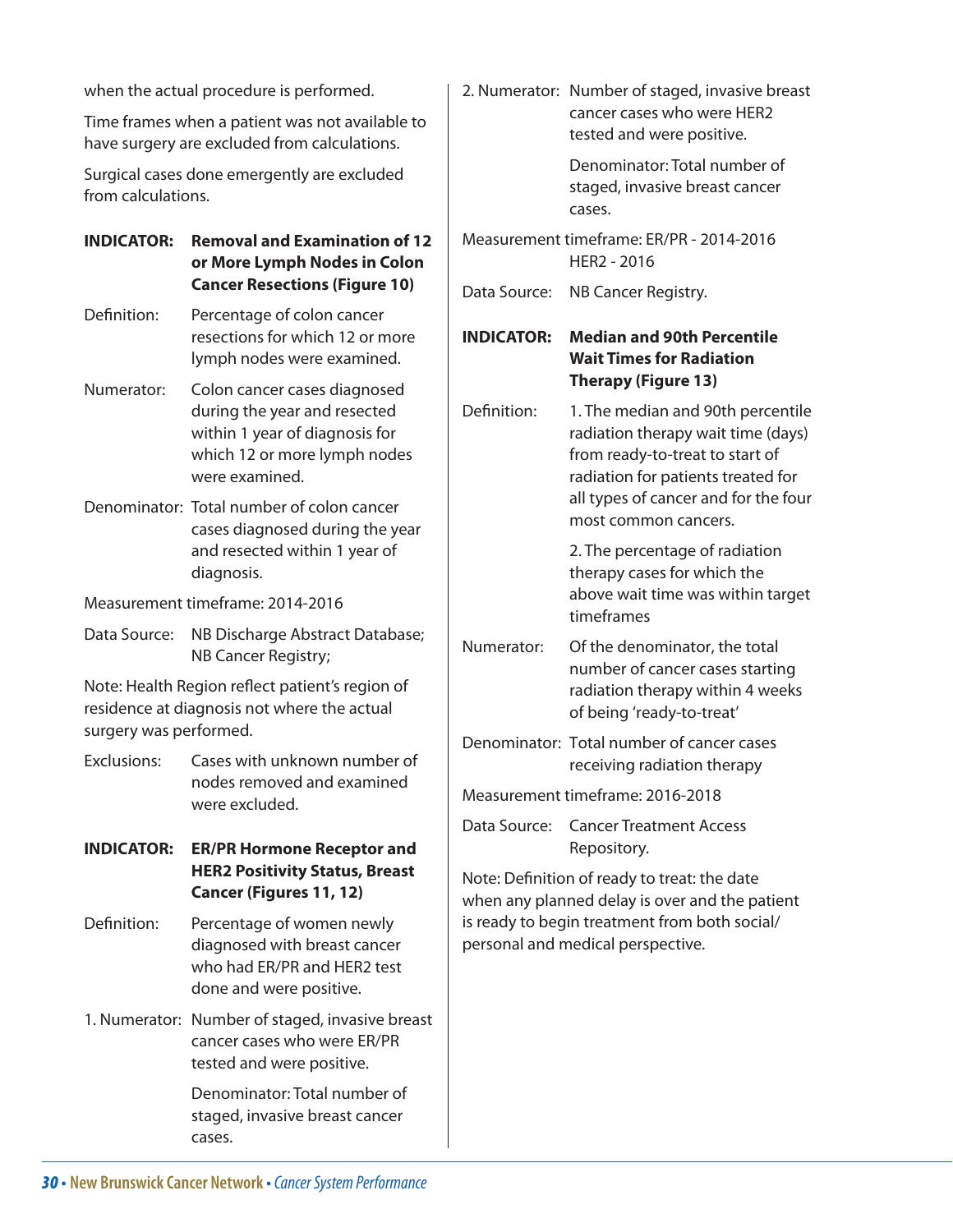#### **INDICATOR: IMRT Utilization (Figure 14)**

| Percentage of external beam     |
|---------------------------------|
| radiation therapy courses       |
| delivered using IMRT technique, |
| all intent, all cancers.        |
|                                 |

- Numerator: Total number of external beam radiation therapy courses, all intent, all cancers, delivered using IMRT technique.
- Denominator: Total number of external beam radiation therapy courses delivered, all intent, all cancers.
- Data Source: Radiation Treatment Cancer Centers.
- Measurement timeframe: 2013-2017 calendar year

Note: May include some out of province residents

#### **INDICATOR: Pre-Operative Radiation Therapy – Rectal Cancer (Figure 15)**

- Definition: Percentage of patients diagnosed with stage II or III rectal cancer who received pre-operative radiation therapy.
- Numerator: Stage II and II rectal cancer patients receiving pre-operative radiation therapy up to 120 days before resection.
- Denominator: Stage II and III rectal cancer patients who had a rectal resection within one year of diagnosis.
- Data Source: NB Cancer Registry and Cancer Treatment Access Repository.

Measurement timeframe: 2012-2016

#### **INDICATOR: Systemic Therapy Wait Times (Figure 16)**

| Definition:                      |              | Percentage of patients receiving<br>first treatment within 7 days of<br>being ready to treat.                                                                                                                                                                                                                      |  |  |
|----------------------------------|--------------|--------------------------------------------------------------------------------------------------------------------------------------------------------------------------------------------------------------------------------------------------------------------------------------------------------------------|--|--|
| Numerator:                       |              | Total number of patients<br>receiving first treatment within 7<br>days of being ready to treat.                                                                                                                                                                                                                    |  |  |
|                                  |              | Denominator: Total number of patients<br>receiving first treatment.                                                                                                                                                                                                                                                |  |  |
| Measurement timeframe: 2015-2017 |              |                                                                                                                                                                                                                                                                                                                    |  |  |
|                                  | Data Source: | Information on systemic therapy<br>wait times is submitted directly by<br>facilities providing first treatment.<br>Information was analyzed by<br>$\mathsf{L}\mathsf{L}$ and $\mathsf{N}$ $\mathsf{D}$ and $\mathsf{L}\mathsf{L}$ and $\mathsf{L}\mathsf{L}$ and $\mathsf{L}\mathsf{L}$ and $\mathsf{L}\mathsf{L}$ |  |  |

the NBCN and the accuracy of the reported information is dependent on the data submitted by the facilities.

Note: Outpatient data only. There are known issues affecting quality of chemotherapy wait time data such as variations in oncology clinics setup and resources available to maintain data collection process.

Definition of ready to treat: the date when any planned delay is over and the patient is ready to start treatment e.g. any planned wait due to patient's personal and/or medical reasons is over.